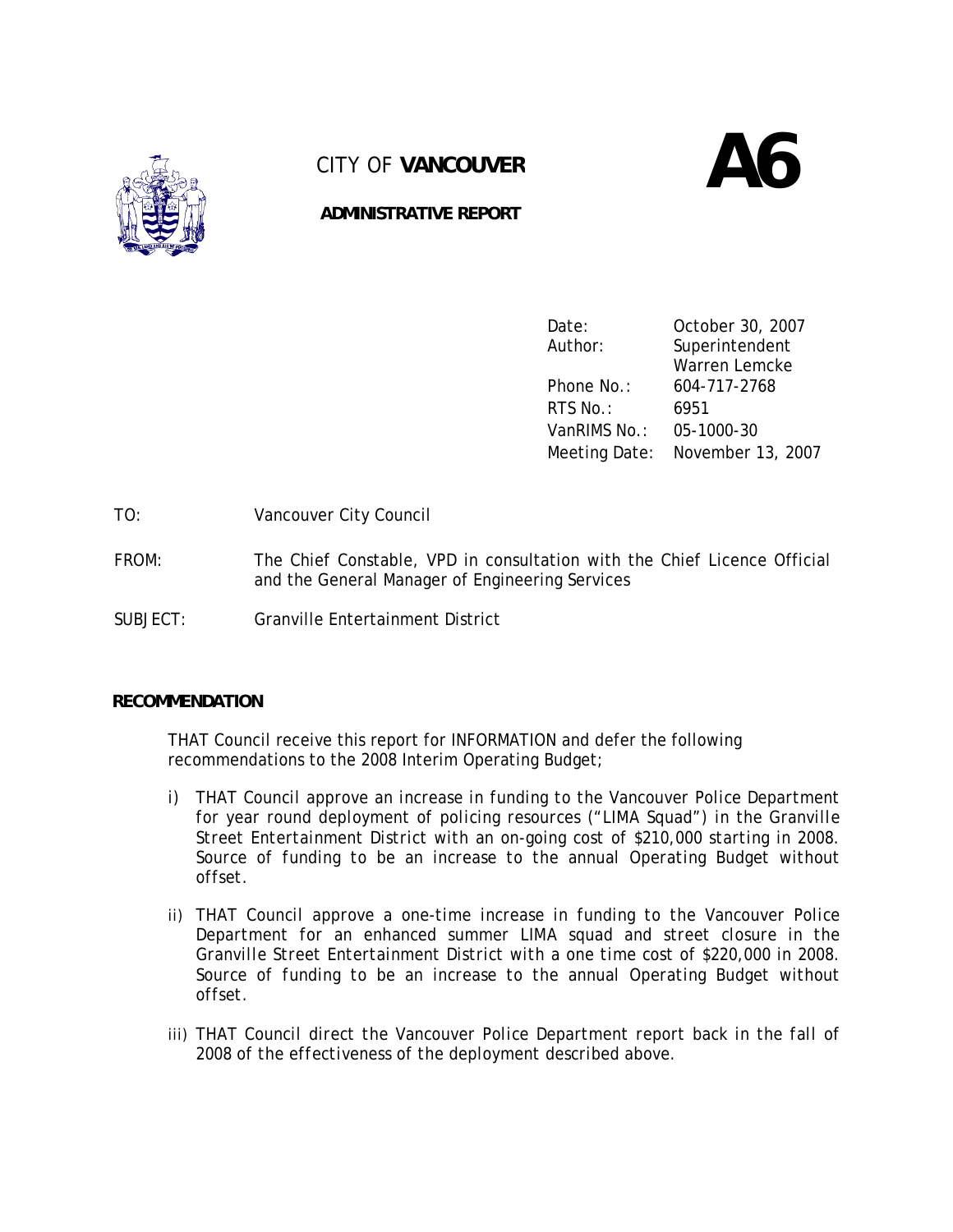*iv)* THAT Council direct the Chief License Inspector to review the Food Primary and *Liquor Primary business license fees for 2009, including industry consultation, and report back to Council on options to increase these fees to offset the Vancouver Police Department costs for enforcement as outlined in this report.* 

Approval and funding to be deferred to the 2008 Interim Operating Budget.

#### **CHIEF CONSTABLE'S COMMENTS**

The Chief Constable RECOMMENDS approval of the above.

The attached report outlines the proposed police deployment required to restore and maintain order in the downtown "Entertainment District", which has received considerable negative media attention of late. This is not a new problem and the Police Department has been trying to remedy the significant disorder issues in that area for a number of years. As well as disorder, there are significant public safety issues with regard to assaults and other violence involving young males and incidents of victimization of young women. In keeping with the COV's Project Civil City objective to increase the level of public satisfaction with the City's handling of public nuisance and annoyance complaints by 50% by 2010 and our own Strategic Plan, the Police Department has developed a comprehensive plan to provide order in the Entertainment District. The Department has worked extensively with the bar owners to develop strategies to both maintain order and reduce gang violence. The extra policing described in this report is an essential part of the strategy to achieve this goal.

#### **CITY MANAGER'S COMMENTS**

Public disorder in the Granville Entertainment District has been a major issue for several years. The work undertaken by the VPD LIMA Squad in co-operation with Barwatch has significantly increased the level of public order. The Project Civil City Report specifically called for action in this area and the Project Civil City Commissioner notes that the work to date supports the goal of reducing public disorder. However, the requests for an ongoing Operating Budget addition of \$210,000 and the one-time request for \$220,000 from the 2008 budget without offset must be considered in the context of other VPD budget requests which will be before Council shortly. Therefore, the City Manager supports the deferral of i, ii, iii and iv for consideration as part of the 2008 Interim Operating Budget.

#### **COUNCIL POLICY**

On June 19, 1997, Council established the policy for the Theatre Row Entertainment District which included liquor policy to establish the number of liquor licensed establishments to be considered on the 700, 800 and 900 blocks of Granville Street. Subsequent reports approved individual applications for each of these blocks.

In December 2006, Council adopted the Project Civil City Initiative which includes a goal to reduce public disorder.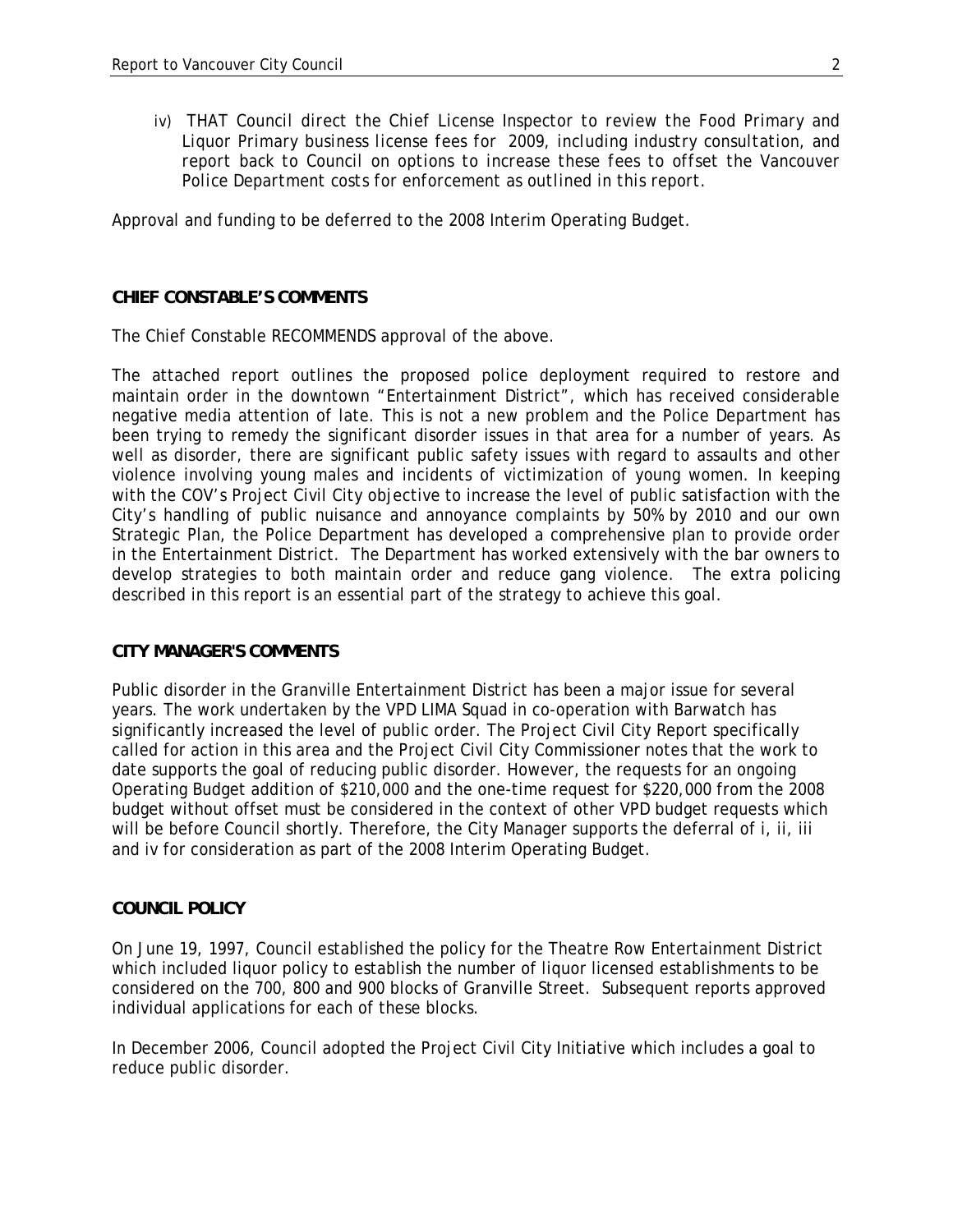#### **PURPOSE**

The purpose of this report is to request Council approval of an annual budget increase of \$210,000 that will be required to specifically deal with policing in the Entertainment District on a year round basis.

This funding will provide a greater visible police presence in the area during the hours of operation for the licensed premises in a co-ordinated effort to deal with the significant street disorder issues that negatively impact the area. The funding will also provide sufficient police resources to investigate crime in the area and increase public safety.

The second request of \$220,000 is required as a one time expense to re-stabilize the area and may not be required in subsequent years, depending on other factors and initiatives that are to be implemented through Project Civil City. This funding will allow for the implementation of a vehicular restriction area in the 900 and 1000 Granville Street to create an alcohol free pedestrian "Party Zone" during the summer weekends and other special event weekends. The efficacy of this deployment will be reported back to Council in the fall of 2008.

### **BACKGROUND**

Since the start of late night bar closings in 2003, the Vancouver Police Department has tried a number of different policing models, shift schedules and overtime deployments to deal with the issues in the Granville Entertainment District. The area has been plagued with disorder, violence and other crime and has been the subject of complaints from citizens who live in the area, and from businesses and patrons. Policing resources have been taxed on the weekends in particular, having to deal with this disorder in the Entertainment District which results in a lack of appropriate police service for the rest of the District. The BC Ambulance Service, local hospitals, the Vancouver Jail, and the court system have all been negatively affected by the problems in the area. Those who cause problems in the Entertainment District often find themselves in the hands of these other services, thereby causing a drain on their resources as well.

It should also be noted that policy changes implemented by the Liquor Control and Licensing Branch some years back regarding establishing occupancy limits in bars effectively increased the number of licensed seats by 1000 in the area to a total of 6700 liquor primary seats, compounding the problem.

Extensive background on the issues in the Granville Entertainment District was reported to Council under RTS: 05744 Business Licenses Fees for Extended Hours Liquor Establishments, and is included as reference attached as Appendix "A".

The Vancouver Police Department Patrol Deployment Study report highlighted the following statistics for the Entertainment District (pgs 390-394). They detail changes pre and post implementation of the extended hours in June-November 2003: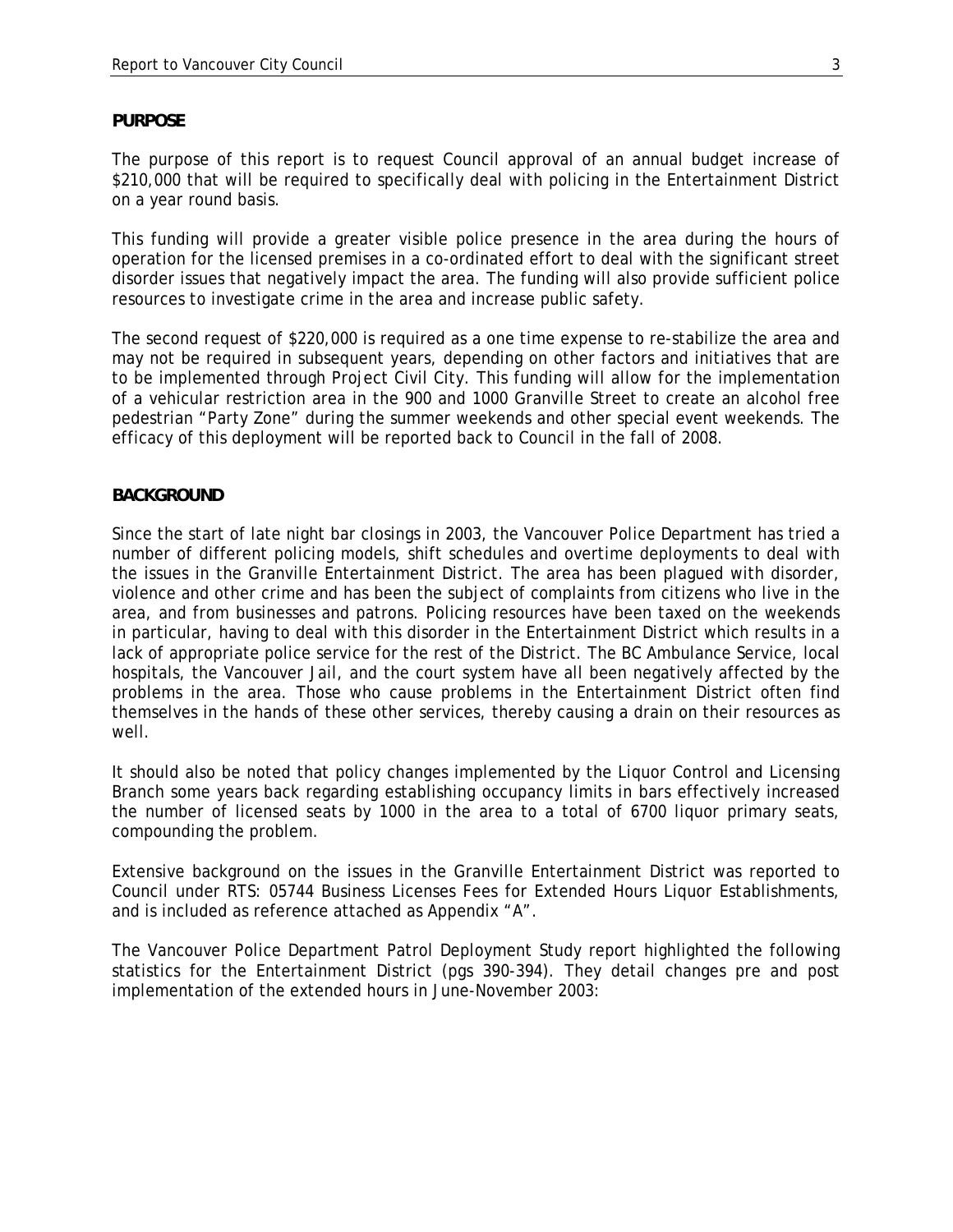

**Midnight to 0600 Hours**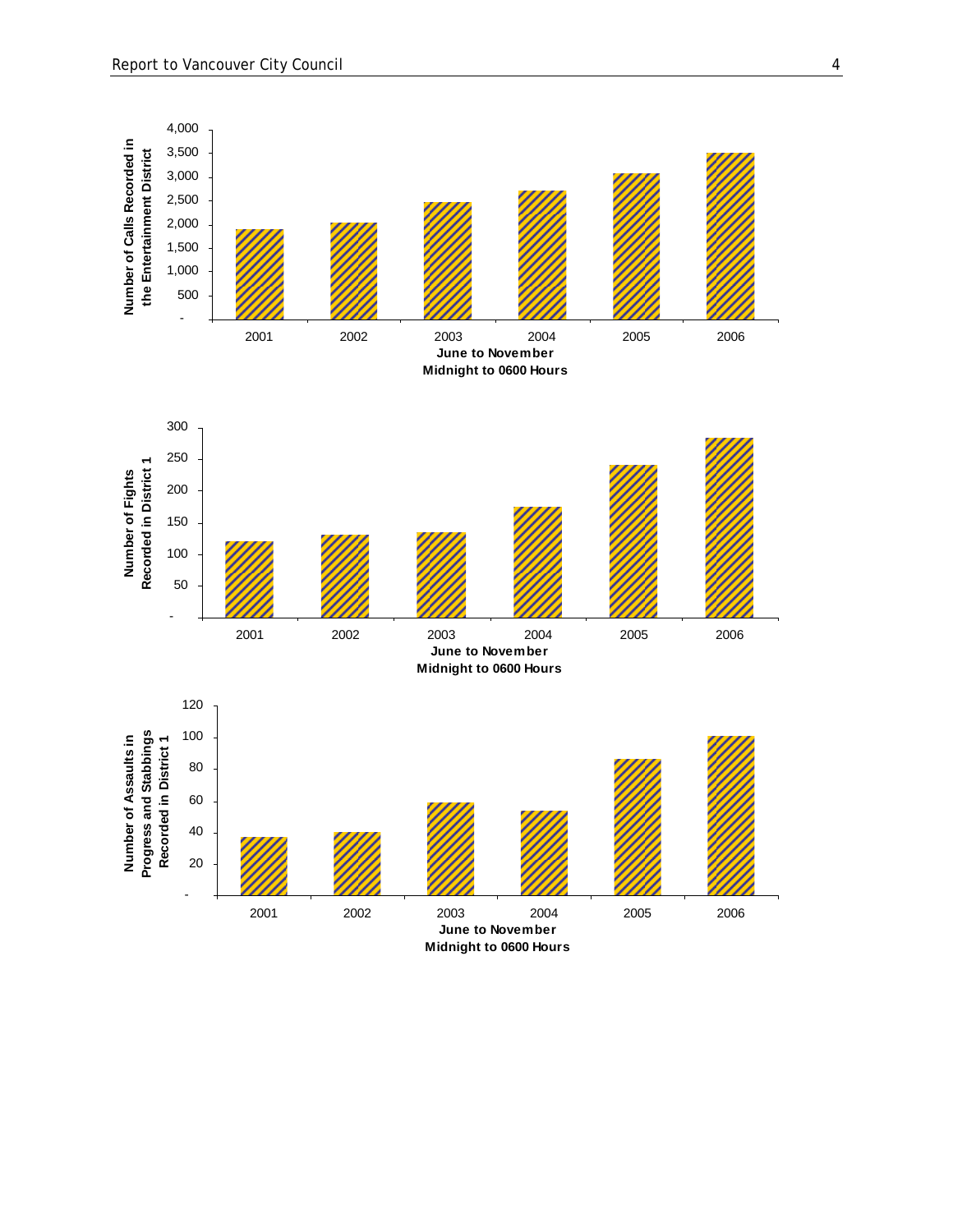-



It is clear that the statistics show an increase in calls for service and disorder since the implementation of the extended hours for liquor primary businesses in the Entertainment District. While some of this increase may be attributed to extra police officers on LIMA callouts generating "on view" incidents<sup>1</sup>, the data presented is for all calls in the Entertainment District, not just what LIMA units deal with. LIMA unit calls for service were 73.5% on view. This is to be expected as Lima units by nature are supposed to be proactive and not call-driven. District 1 calls in general are 21.8% on view. This high number of on view incidents is further evidence of the amount of disorder that is created in this relatively small area. The International Association of Chiefs of Police, International City/County Management Association and Northwestern University all advocate for more proactive time for police officers to be able to deal with things like street disorder and on view incidents. This is a recognized best practice in policing. The police cannot be completely call-driven and reactive if they are to be effective. This was extensively covered in the VPD Patrol Deployment Study.

 $1$  An on-view incident is one police discover and react to without a report of the incident from witnesses or victims. It is proactive rather than reactive policing.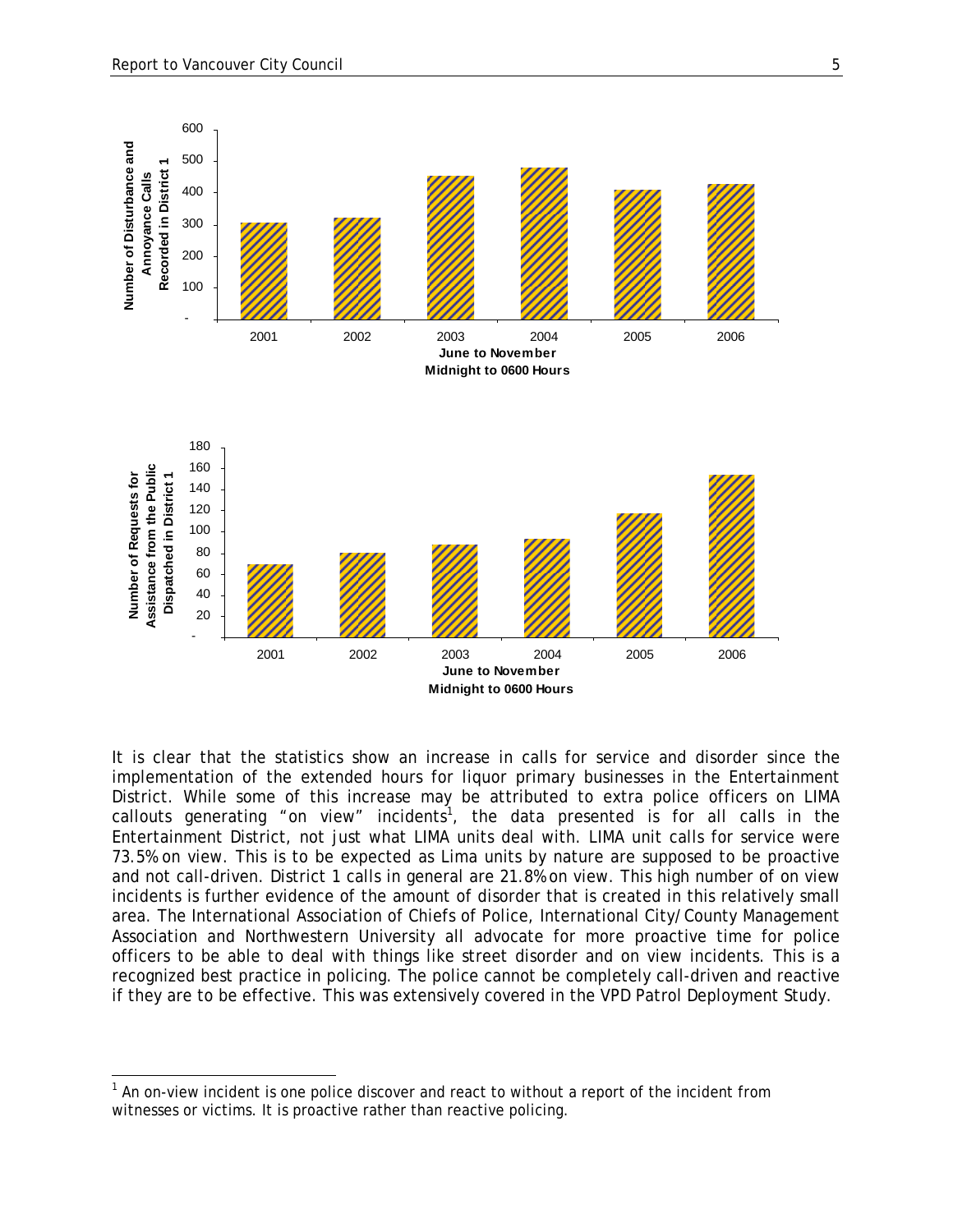The 2007 VPD Patrol Deployment Study resulted in a recommendation supported by City staff that 65 new officers be added for patrol operations. This included the addition of a roving "Metro Team" that could have been deployed anywhere in the City as required. Although Council only approved 17 new members, work continues on developing the "Metro Team" initiative and a report to Council, RTS No.: 7008 – *Vancouver Police Department Operational Review – Patrol Deployment Update,* will be coming forward shortly which outlines the proposed deployment strategy for these new officers.

The proposed "Metro Team" may have some effect on the Entertainment District, however, the Entertainment District represents a relatively small portion of District 1 and even a smaller portion of the City as a whole. These additional "Metro Team" officers would have a City wide mandate, not just the Entertainment District, so additional police resources in the form of the LIMA squad will still be required. By itself, the implementation of a permanent "Metro Team" will not meet the exceptional policing needs of the Entertainment District. It is important to note that the Metro Teams will not be operational until November 2008 due to the lag time in hiring/training new officers.

To address these concerns the VPD has met with various stakeholders and has developed a public disorder reduction strategy for the Entertainment District.

#### **PRESENT SITUATION**

The continued disorder issues in the Entertainment District have received significant media attention of late. The problems in the Entertainment District are not new and the Department has been pursuing a remedy for a number of years.

A comprehensive strategy has been developed by the VPD, in consultation with the bar owners, Vancouver Taxi Association, Downtown Vancouver Business Improvement Association, City of Vancouver Licenses and Inspections, and the BC Liquor Control and Licensing Branch, to restore order to the downtown "Entertainment District". In keeping with the COV's Project Civil City objective to increase the level of public satisfaction with the City's handling of public nuisance and annoyance complaints by 50% by 2010, and the VPD's own Strategic Plan, the public disorder issue in the Entertainment District must be resolved. It should be noted that Project Civil City notwithstanding, the recommendations and deployment models detailed in this report would still be required to bring order to the Entertainment District.

#### Disorder Reduction Initiatives

The following disorder reduction initiatives have already been implemented or are under development:

• The VPD and BarWatch have resolved the VPD's concerns over lobbying being done by the bar industry, and are again working well together. The new Vancouver Hospitality Association has been formed to lobby on behalf of the industry and BarWatch has again become a joint police/industry working group.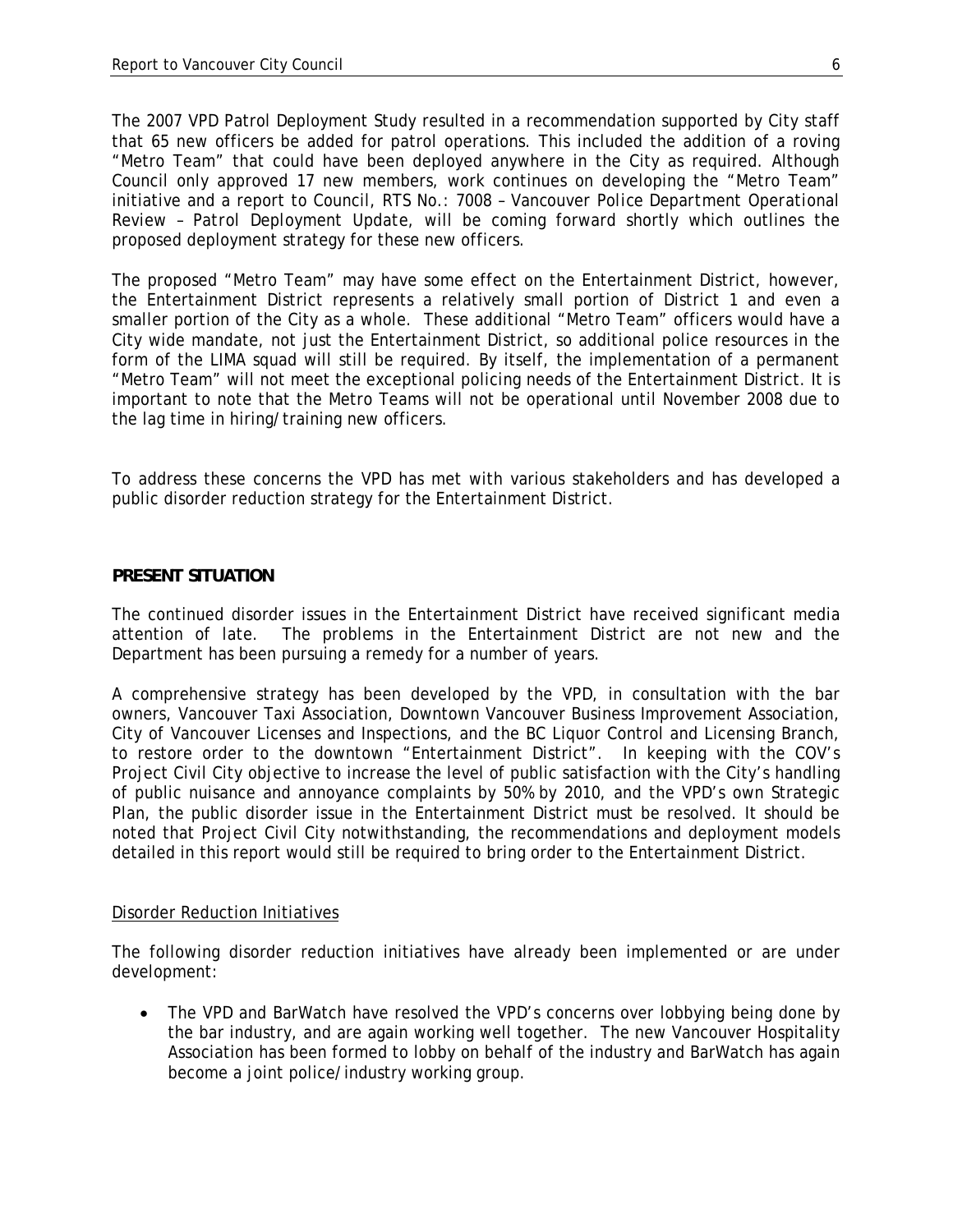- Bar owners in the Entertainment District have been asked by the VPD to implement a "No Line-up" policy after 2:00 a.m. Bar owners have voluntarily complied with the request, and anecdotally this seems to help reduce disorder.
- Bar owners have sponsored security patrols utilizing eight private security officers who walk the area on Friday and Saturday nights. These patrols have proved invaluable in the area and greatly assist in controlling crime and disorder.
- Bar owners are further exploring the options for, and feasibility of, a shared patron identification system that would flag problem patrons for all the clubs' information.
- BarWatch has implemented a "no gang member" policy, authorizing police officers to remove gang members and associates from any BarWatch member premise. This is a ground breaking initiative which will undoubtedly assist in dealing with the "gangs and guns" issues, a major goal of the VPD strategic plan.
- The VPD is working with the City and the taxi industry to remedy the practice of taxi drivers refusing longer distance fares, in order to take more lucrative shorter distance fares, which results in individuals not being able to leave the district after bar closure. The VPD will enforce applicable taxi by-laws, as necessary. Council's recent approval of 111 new taxi licenses should also help this situation.
- The VPD, in cooperation with the Corus Media group and the Vancouver Canucks, has created a number of Public Service Announcements regarding appropriate Entertainment District behaviour, and these are currently running on local radio stations.
- The VPD has developed internal training instructing police officers how to be more effective and efficient in policing the Entertainment District. This includes a recently prepared video training package on Liquor Licensing enforcement and supervisor monitoring of street activity.
- A dedicated, well publicized, "Taxi Stand" has been established in the 800 block of Granville Street. Mangers from the various taxi companies have been on duty on street closure nights assisting in providing swift taxi service out of the area at bar closing.
- Enhanced LIMA deployment with street closures has occurred on the August and September long weekends and on the last weekend in September with great success. Results include a significant reduction in the number of fights and arrests.

The following additional disorder reduction tools are also being explored and pursued:

• Enhanced transportation options out of the area in the early morning hours, by bus and SkyTrain, which currently operate at reduced service levels, or not at all, at those hours.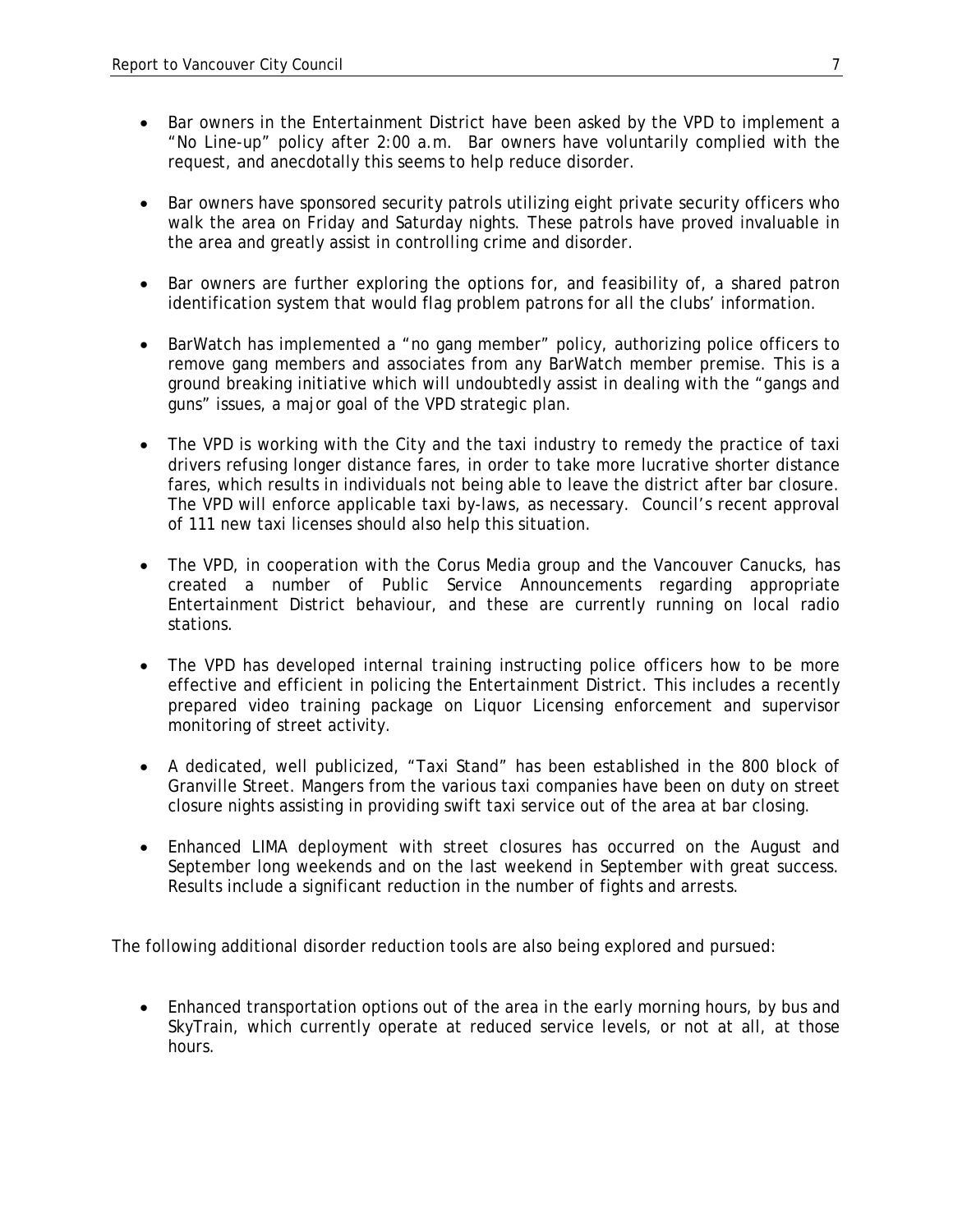- Changes in legislation to increase provincial liquor offence fines. The current fine for being drunk in public is \$58, and is seldom seen as a deterrent. These fines are not always tied to drivers licence or insurance renewal.
- Changes in legislation to facilitate the collection of municipal by-law fines (which are currently more expensive to collect through the court process than the revenue obtained from the fine), possibly by tying payment to the renewal of drivers' licences.

### The "LIMA Squad" Entertainment District Disorder Initiative

LIMA Squads (LIMA is the phonetic representation for the letter "L" as in "liquor") were established to address the disorder issues that were anticipated when bar hours in the Entertainment District were extended.

The City raises funds for the LIMA Squad deployment by charging an annual per seat levy of \$12.45 to all the licensed premises that were granted extended hours, \$7.90 of which is the actual fee increase charged to extended hour premises over the \$4.55 for standard hour premises.

From the outset, the number of police officers deployed in LIMA Squads has never been able to adequately address the disorder problems in the Entertainment District throughout the year. As set out earlier, the number of fights recorded in the Entertainment District between midnight and 0600 hours has increased by 138.7% between June-November 2001 (119 fights) and June-November 2006 (284 fights).

The current LIMA Squad deployment levels for the area are sufficient during the months of October to April when the weather is usually not conducive to people in the area remaining out in the elements. On Friday and Saturday evenings the deployment is up to eight assigned officers from the pool of on duty personnel, supplemented by eight additional members called out on an overtime basis, for a total of 16, one of which is the supervisor. While this appears to be a substantial number of officers it is not sufficient to deal with the large crowds and the party environment during the summer months. A single significant fight may require most of the LIMA officers to initially secure the area, maintain a safety perimeter for the responding officers while they break up the fight, and commence the investigation. While this number can be downsized rapidly once the situation is stabilized, two concurrent fights utilize all existing resources.

### **PROPOSED "LIMA SQUAD" DEPLOYMENT MODELS**

There is no doubt that current funding for LIMA deployment only during the months of May to September is not sufficient as the problems that are unique to this area occur on a year round basis. When LIMA is not deployed on weekends the on duty units are consumed quickly by calls for service in the Entertainment District, leaving few police resources available for the remainder of District 1. LIMA deployments occur on the busiest nights of the week meaning there are no on duty resources available to be redeployed. Therefore, police officers on overtime must be utilized.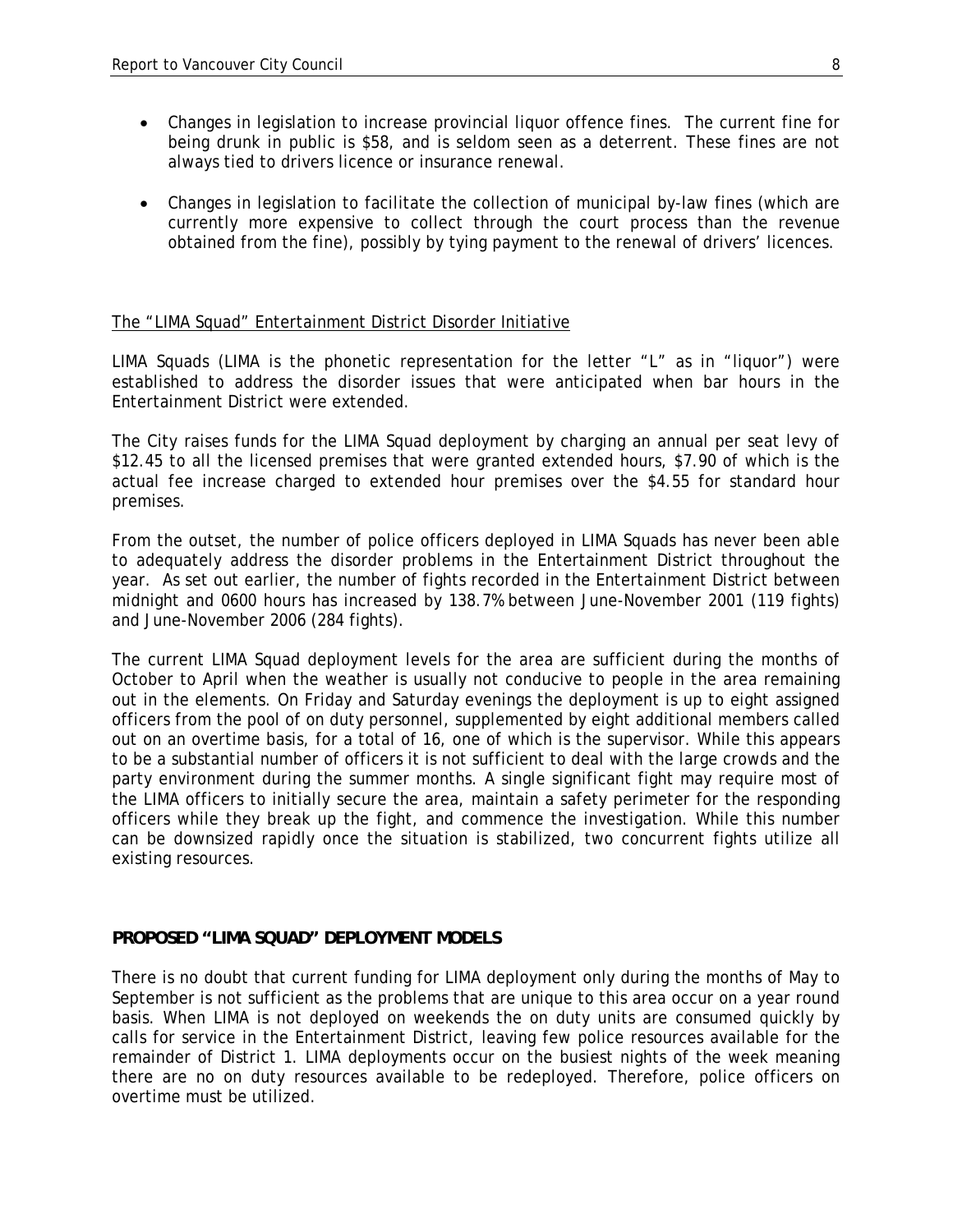The first recommendation in this report, for an additional \$210,000 to allow for year-round LIMA deployment, is necessary due to the fact that on-duty resources are not sufficient to control the violence, disorder, and calls for service that occur in the Entertainment District without seriously depleting resources for the rest of the District. The area has become a destination spot for people from throughout the lower mainland. They come year round as it is the only area with extended hours. It must be acknowledged that during the winter months there is usually less disorder in the area as the weather can assist in coaxing partiers to leave the area quickly instead of congregating and causing disorder. But, this reduction due to weather is not to the extent that extra policing is no longer needed.

The second recommendation in this report for an approval of a one-time increase in 2008 to the Vancouver Police Department budget of an additional \$220,000 is to fund an enhanced summer "LIMA Squad" deployment and street closure in the Granville Street Entertainment District for the period of May 15 – September 30, 2008.

This enhanced deployment includes 16 police officers on callout and 7 traffic authority members to staff the street closure points. The request is based on having this deployment on 38 weekend nights from May to September. Consideration would be given to weather conditions as there would be regular LIMA deployment only on rainy weekends where street closures would be inappropriate. Savings realized from not deploying due to weather conditions would result in the ability to deploy similarly on other special event weekends outside of the summer months.

It must also be considered that if Project Civil City is successful in promoting changes to the current bylaw process by way of increased fines, stronger consequences and ability to collect fines, coupled with increased fines under provincial violations, there is the possibility that the culture in the area will change such that the street closures can safely occur with less police resources assigned. Currently it is the lack of consequences that fuel the actions of some of the individuals that attend the area to cause disorder.

The Department would report back to Council on the effectiveness of these street closures in the fall of 2008, including any on-going funding requirements for consideration in the 2009 operating budget.

#### **STREET CLOSURES**

As a result of recommendations by VPD members with extensive public order experience, the 900-1000 block of Granville Street was closed to all vehicular traffic on 3 weekends in August and September 2007 as an experiment to determine what result this type of initiative would have with regard to reducing disorder and violence in the area. An increased number of police resources were deployed in the 900 and 1000 blocks of Granville Street. At the same time, barriers were erected by the City at the North end of 900 Granville St and at Helmcken and Nelson Streets to prevent vehicular access. Similar barriers were also erected at the South end of the 1000 block Granville St. These barricades were staffed by members of the VPD Traffic Authority.

This "party zone" area offered the following advantages conducive to better managing, and decreasing, public disorder: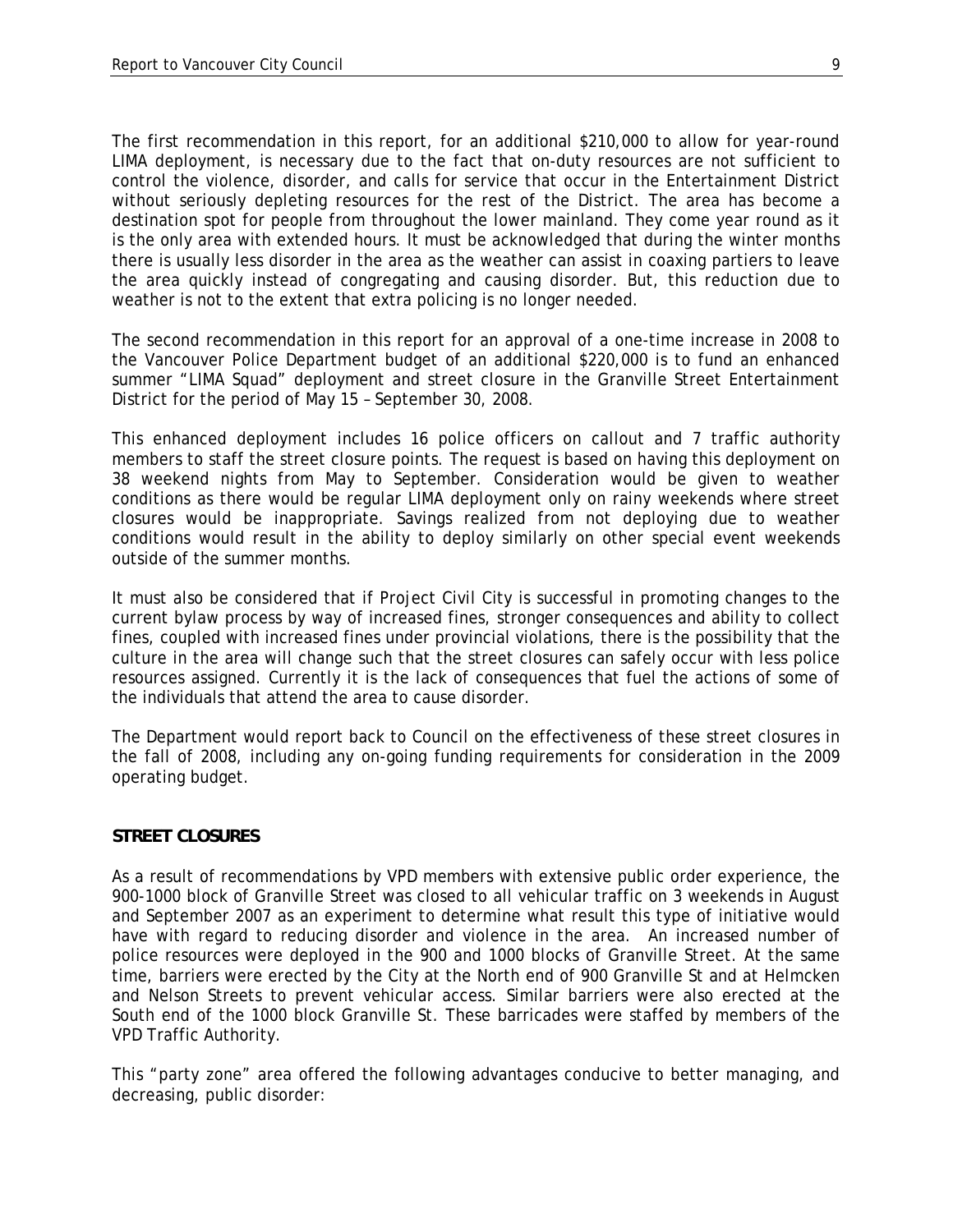- Police officers within the zone were very active in "meet and greet" and other positive interaction style policing methods. Police officers would assist patrons wherever possible and encourage people to walk to the taxi pick-up area to leave the area quickly at closing time.
- The lack of vehicle traffic made it easier, faster and safer for police officers to stop outbreaks of violence.
- Behavioural issues associated with contagion, invincibility and anonymity are reduced when people know they can be seen by, and cannot readily hide or escape from, police. The open street allowed this to occur. This deterred and reduced violent and crowd mentality behaviour.
- Sidewalks were not crowded, reducing the pushing and shoving by pedestrians that often lead to outbreaks of violence. This also reduced the potential of sexual assaults by way of inappropriate touching of women walking in the area.
- On deployment nights the number of arrests and persons sent to hospital as a result of assaults or over consumption of intoxicants was almost nil, unlike nights without the closure. There were 50% fewer reported fight calls, from 8 to 4, and 81% fewer arrests for intoxicated in public, from 16 to 3 than the same weekends in 2006. Overall incidents in the area were down 12%.
- On duty Sergeants stated that there were only a few calls for service holding at the end of the night as they were better able to respond to areas outside of the Entertainment District. Normally, on duty members are often absorbed by the disorder and violence in the Entertainment District during the late evening hours.
- Bar businesses stated that their revenue was not affected, with some indicating it went up. As well, their door staff reported far fewer problems.
- Citizens continually complimented the police on this initiative. Many, especially young women, stated that for the first time they felt safer in the area.
- Police officers deployed who had considerable LIMA experience, without street closures, stated that there was a significantly reduced level of tension in the area. This created a much better working environment. There were many positive comments from citizens about the attitude of the VPD members.
- It was clear that there was a significant increase in the level of public satisfaction with the handling of public nuisance, annoyance, disorder and violence in this area during the street closures.
- Since the closures the public has continually approached the police and asked why they are not continuing. The public wants the closure and the change of atmosphere and civility it creates.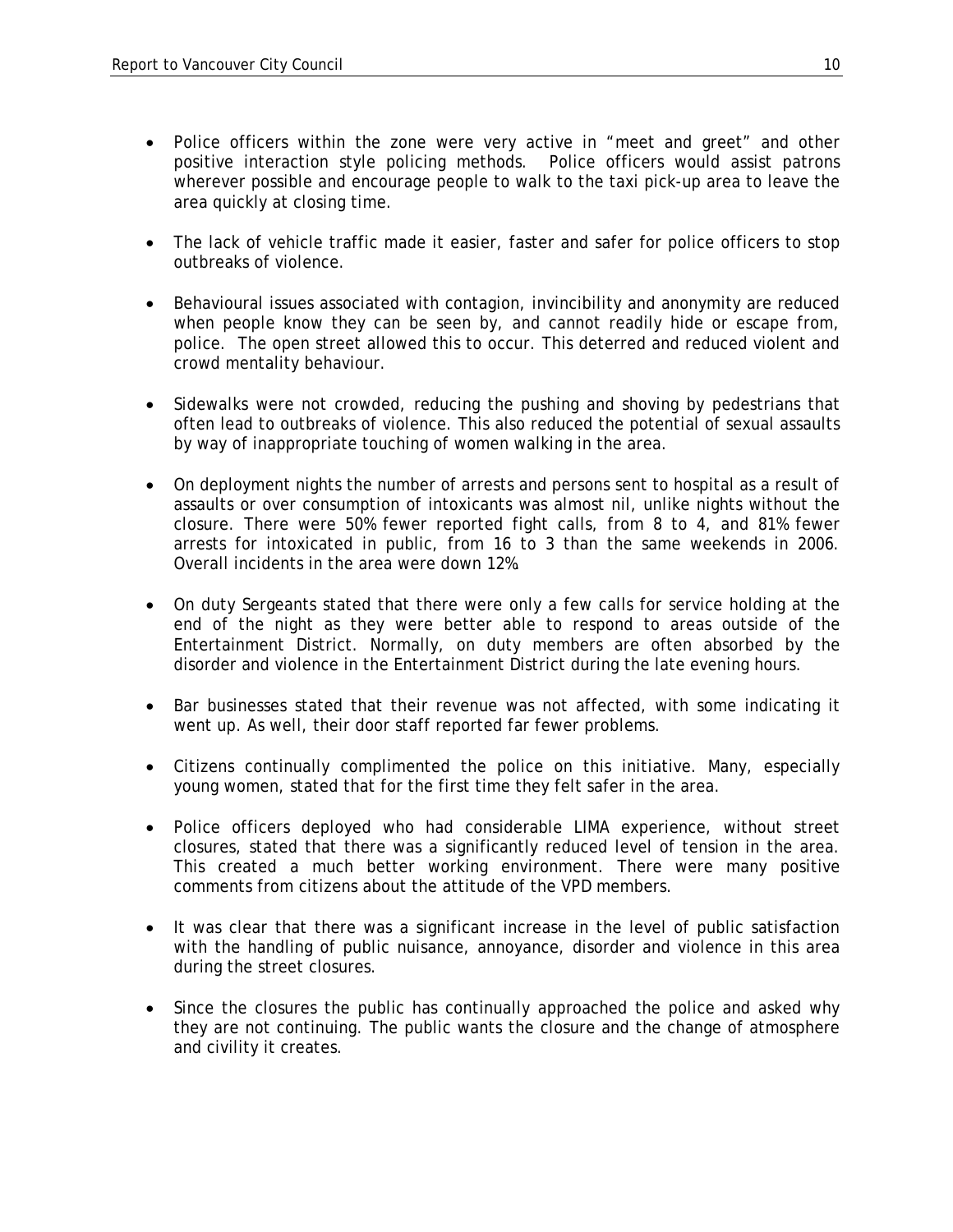The street closure initiatives will need to be flexible to accommodate upcoming changes in the Granville Mall area, some of which may commence in 2008. These include physical changes to the roadway and side walks and reintroduction of buses to the street. Further changes such as the addition of bollards or other types of traffic control devices may be considered along with allowing street vendors, bands and other activities. The VPD will work closely with City of Vancouver Engineering and other stakeholders to address any issues and to make this a true Entertainment District.

#### **FINANCIAL IMPLICATIONS**

The budget for LIMA squads in 2006 was \$225,000 based on a seasonal deployment from mid-May - September  $30<sup>th</sup>$ . Due to the increase in public disorder experienced in the Entertainment District, the Department was not able to cease the LIMA Squad deployment at the end of September, resulting in an actual expenditure of \$259,227 for 2006.

In 2007 the LIMA budget is \$267,000 but the VPD is expected to be considerably over budget in this area due to the necessity of deploying LIMA year round and because of the street closure initiatives. Currently LIMA costs are \$449,000 for 2007.

The existing situation in the Entertainment District demands an ongoing deployment of the LIMA Squads year round in order to restore and maintain order, reduce violence and regain public confidence and a sense of security in the area.

In order to implement deployment of the LIMA Squad year round, the Department requires an additional \$210,000 in on going funding starting in 2008, as presented in recommendation 1. The source of funding to be an increase to the annual Operating Budget without offset.

In order to provide a summer LIMA squad and street closure, including Engineering Department costs, in the Granville Entertainment District, one time funding of \$220,000 is required for 2008, as presented in recommendation 2. The source of funding to be an increase to the annual Operating Budget without offset.

As a measure to defray the additional costs, the Department is putting a forward a recommendation that Council direct the Chief License Inspector to review the Food Primary and Liquor Primary business license fees for 2009, including industry consultation, and report back to Council on options to increase these fees to offset the Vancouver Police Department costs for enforcement as outlined in this report.

Business License revenue for liquor primary facilities is as follows:

| 2006 | <b>Standard Hours</b>       | \$180,657        |
|------|-----------------------------|------------------|
|      | Extended Hours              | \$282,800        |
|      | <b>Temporary Extensions</b> | \$594,197        |
|      |                             | Total \$1,057654 |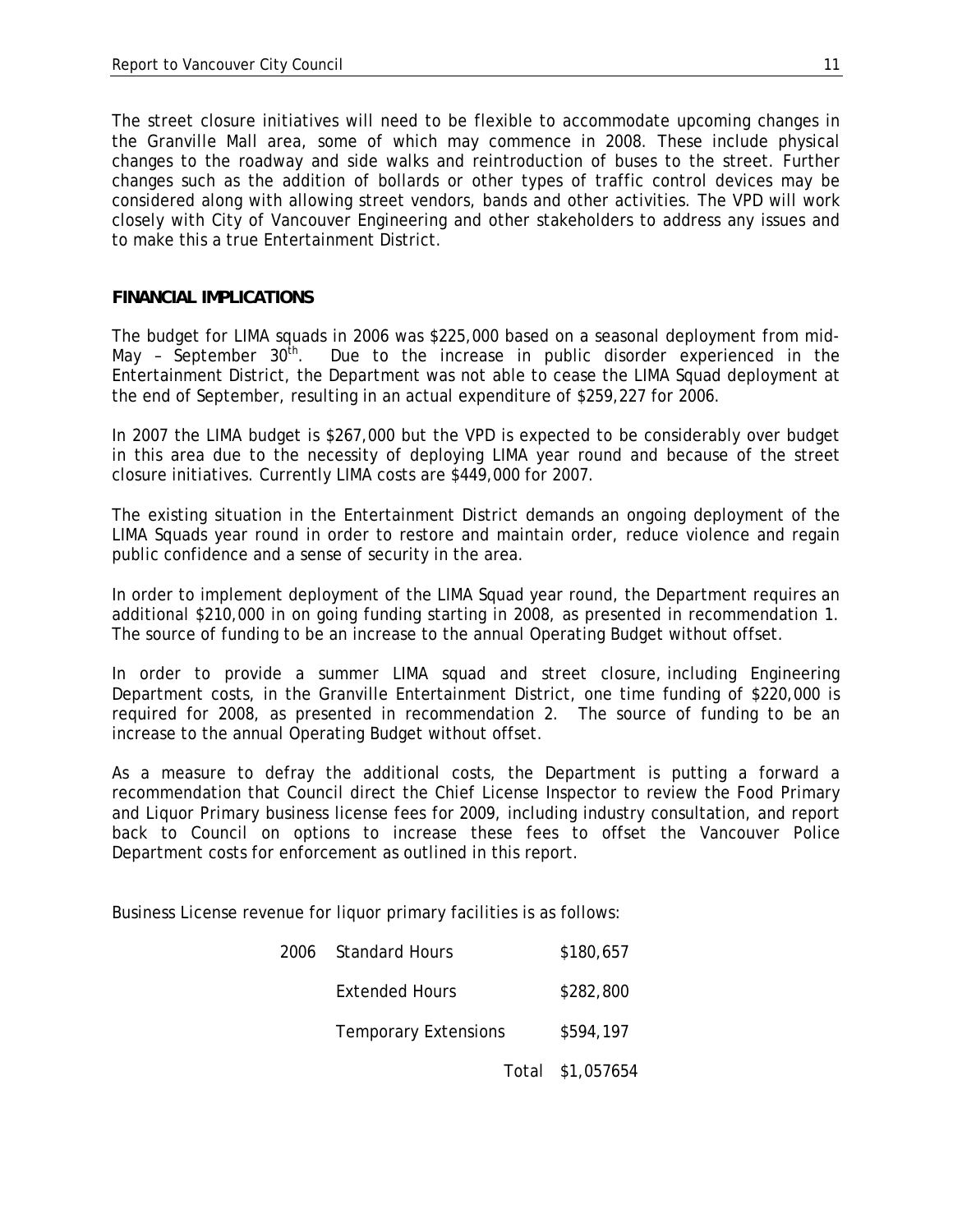| 2007 - | <b>Standard Hours</b>       | \$216,776       |
|--------|-----------------------------|-----------------|
|        | Extended Hours              | \$337,105       |
|        | <b>Temporary Extensions</b> | \$23,619        |
|        |                             | Total \$577,500 |

The bar industry agreed to pay higher fees in 2005 and 2006 to help with policing costs in the Entertainment District. At the time it was thought that if regular shifting, instead of overtime, was later utilized to police the area the costs would drop. Council agreed with this proposition and set lower fees in 2007. But, the current situation in the Entertainment District, along with VPD staffing issues, makes policing without overtime impracticable.

The Department will report back on the effectiveness of the street closure initiative in the fall of 2008, including any on-going funding requirements for consideration of the 2009 Operating budget.

# **SOCIAL IMPLICATIONS**

Citizens of Vancouver have raised concerns over the increasing street disorder and are worried for their safety and well-being on City streets, particularly in the Entertainment District. The survey done in relation to Project Civil City contains statistics and comments from people saying they feel unsafe and that disorder is one of the main reasons. People said they want to feel safe in all parts of the City. As well, this past year there were numerous front page articles in the Sun, Province and other newspapers detailing the problems in the Entertainment District, along with video evidence on television. After the closures the Mayor and Council received numerous emails from citizens complimenting the city and the VPD on the initiative. But the most telling evidence is the number of young women who have approached Vancouver Police officers on closure nights, thanking them for being there. Many young women said they were constantly afraid to come down to the area until the closures.

Successes have been achieved already through initiatives by the VPD involving the street closures and through partnerships with business, the bar industry and City services. These initiatives have not only reduced crime and disorder in the area, but they have also increased public satisfaction and sense of safety. Success in restoring public order in the Entertainment District would ensure that this area again becomes an environment that is conducive to the safe and lawful enjoyment of the public, and it would support the City's Project Civil City initiative to seek a 50% increase in the level of public satisfaction with the City's handling of public nuisance and annoyance complaints by 2010.

### **CONCLUSION**

The Vancouver Police Department is committed to restoring public order in the Entertainment District, and to ensuring that it again becomes an environment conducive to safe and lawful public enjoyment. Through partnerships with business, the City, and especially the bar industry, many productive steps forward have already been taken and more are planned.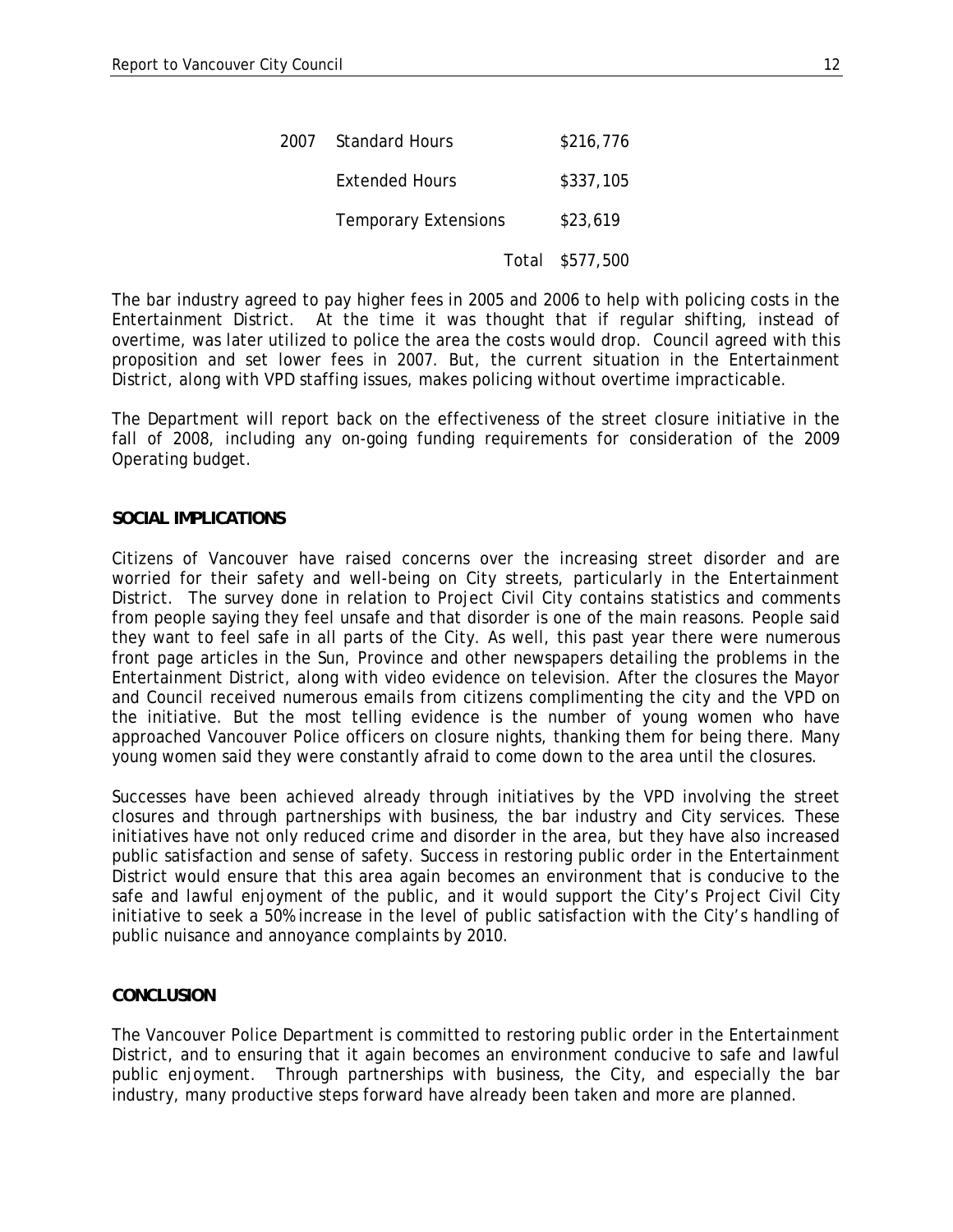There is no one quick fix for the problems plaguing the Entertainment District. Escalated enforcement activity is being pursued to deal with public disorder and criminal issues in a highly visible and publicized manner. By fixing a number of small problems, and working in tandem with the stakeholders and economic beneficiaries of the District, the area can again be made safe and fun for everyone who wants to enjoy themselves responsibly. Increased bylaw fines, improvements in collection processes, and increased provincial fines will also work to change the culture of lawlessness in the area.

Enhanced summer and long weekend LIMA Squad deployments, with the establishment of a traffic controlled "Party Zone" and other initiatives, are essential to achieving the goals of the VPD and Project Civil City and have already been proven to be successful and cost effective. It should be noted that Project Civil City notwithstanding, the recommendations and deployment models detailed in this report would still be required to bring order to the Entertainment District.

This deployment has been supported by business and other stakeholders in the Entertainment District and especially by those who live in the area or frequent it for entertainment.

\* \* \* \* \*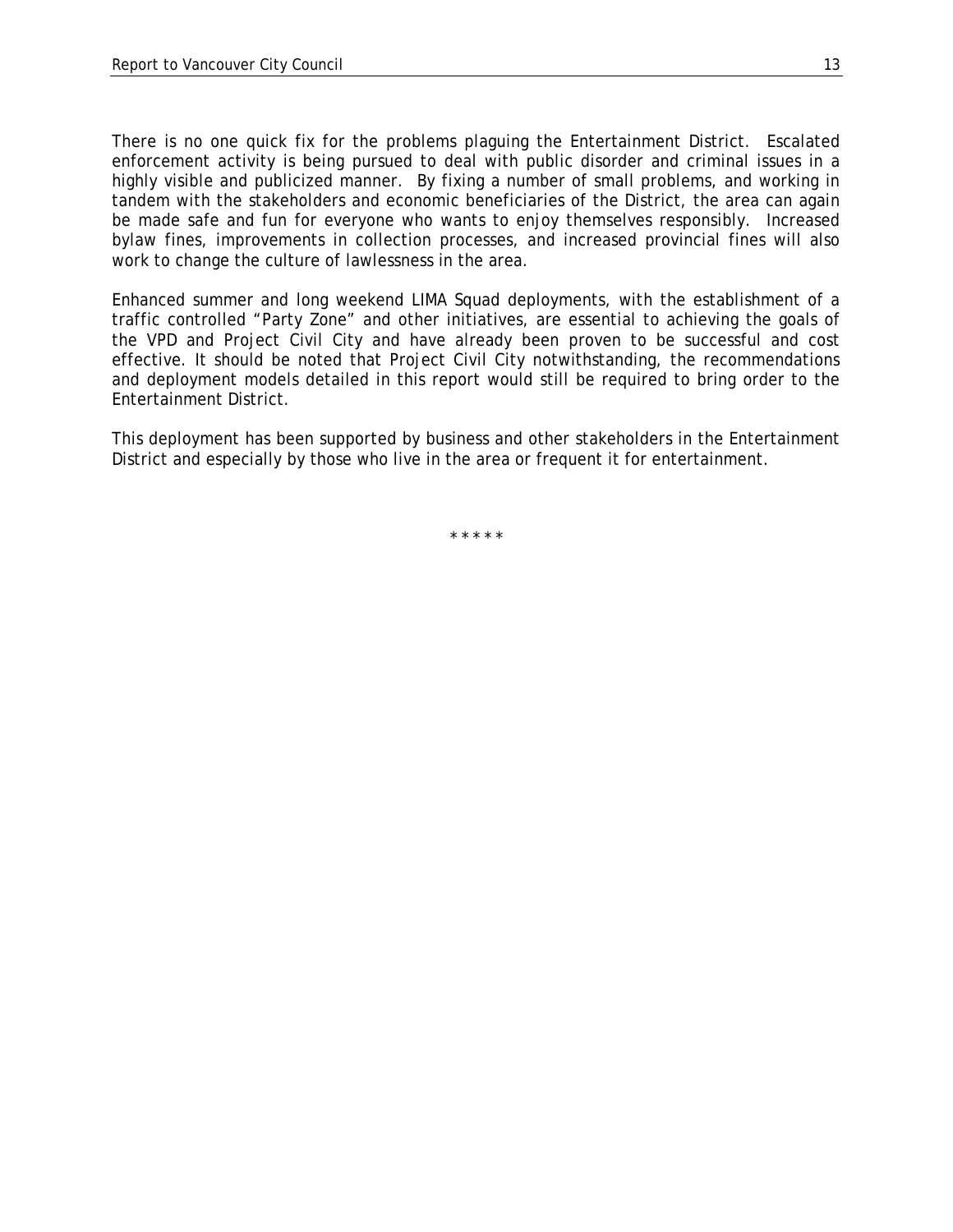

# CITY OF **VANCOUVER**

# **ADMINISTRATIVE REPORT**

| Report Date:                | March 7, 2006     |
|-----------------------------|-------------------|
| Author:                     | <b>Guy Gusdal</b> |
| Phone No.:                  | 604.871.6461      |
| RTS No.:                    | 05744             |
| VanRIMS No.: 11-4600-20     |                   |
| Meeting Date: April 6, 2006 |                   |

- TO: Standing Committee on City Services and Budgets
- FROM: The Chief License Inspector in consultation with the Director of Legal Services
- SUBJECT: Business License Fees for Extended Hours Liquor Establishments

# **RECOMMENDATION**

A. THAT Council set annual business license fees for extended hours liquor establishments and revise the processing fee for providing comments on the Liquor Control and Licensing Branch Temporary Amendment to Liquor License applications, generally as described in the report and in Appendix A, with increased estimated revenues of \$363,000 in 2006; and

FURTHER THAT Council authorize the Director of Legal Services to bring forward a License By-law amending by-law, generally as outlined in this report and in Appendix A, to implement such annual business license fees and processing fee.

B. THAT Council approves an additional \$225,000 for the 2006 Vancouver Police Department Operating Budget and subsequent years' funding to be dealt with as part of the annual budget process.

# **GENERAL MANAGER'S COMMENTS**

The General Manager of Community Services RECOMMENDS approval of the forgoing.

# **CITY MANAGER'S COMMENTS**

The City Manager supports Recommendation A and B but thinks a \$25 per seat annual fee (Table 5 Appendix B) for the Extended Hours Liquor Establishment class of business license is supportable and that staff estimate an additional \$149,000 will be collected for general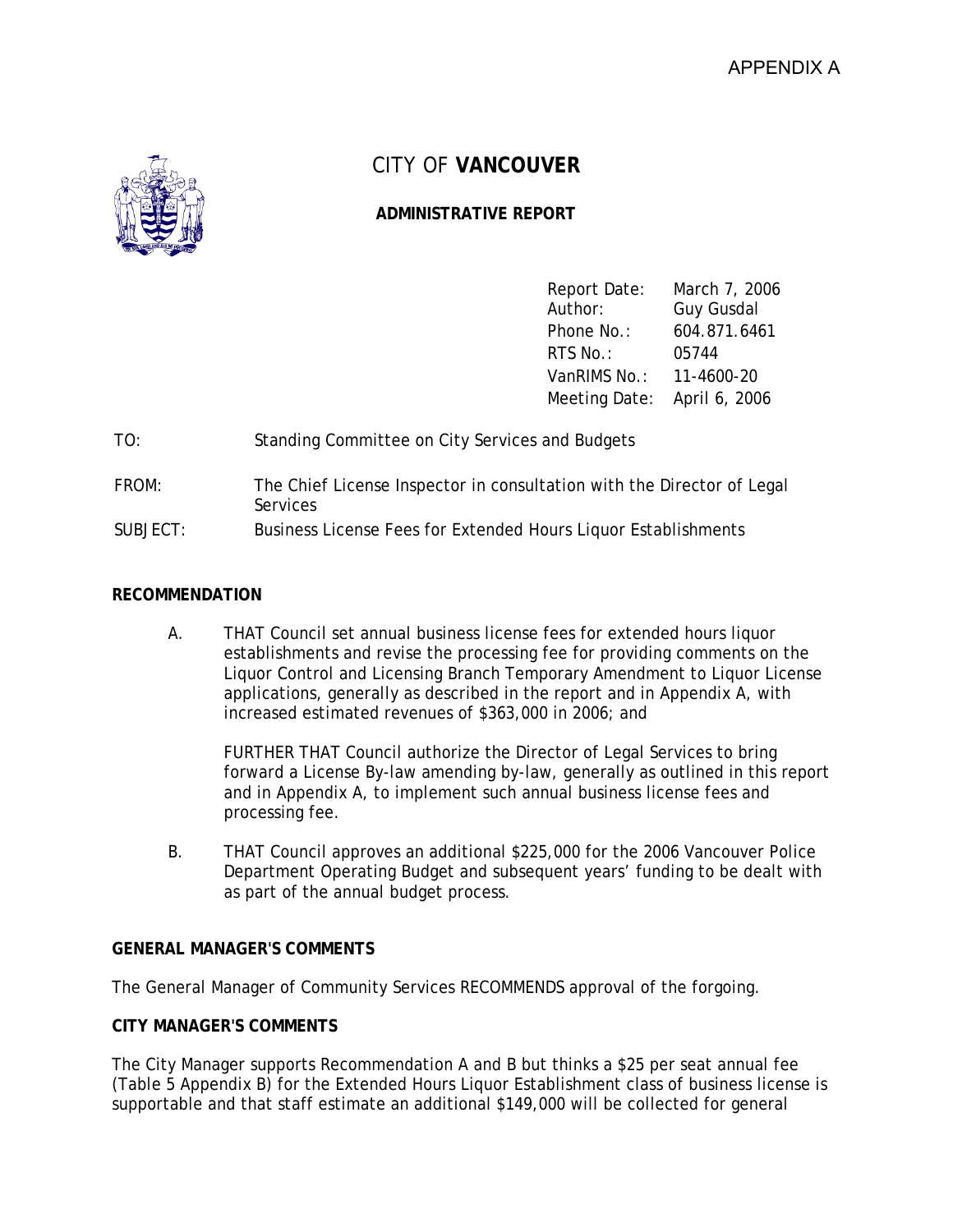revenue beyond the staff revenue predictions based on the \$12 per seat fee. City Manager also notes that the funding of the Firearms Interdiction Team should be part of the overall Vancouver Police Department operations budget with no further budget increase.

# **COUNCIL POLICY**

On September 20, 2005, Council approved amendments to the License By-law to incorporate definitions for "extended hours" of liquor service and extended hours liquor establishment Classes 1 through 7. Council also approved License By-law amendments to introduce impact reduction measures to help mitigate the impact of liquor establishments on surrounding communities.

On December 16, 2004 Council postponed consideration of the Administrative Report dated November 30, 2004, entitled "License Fees for Extended Hours for Liquor Primary Establishments" to the first Council meeting in February 2005, pending further information from the Vancouver Police Board on this matter.

On November 18, 2004, Council adopted the Hours of Liquor Service Policy that establishes a new model for regulating hours of liquor service for liquor primary establishments and approved staff pursuit of a Cabinet amendment to the Business Premises Regulation of Hours By-law to add "liquor establishment" as a class of business.

### **PURPOSE**

The purpose of this report is to set the annual business license fee for the Extended Hours Liquor Establishment Class of business license, adjust the processing fee associated with the LCLB Temporary Amendment to Liquor License applications and to present the strategy and costs associated with policing and monitoring the city's liquor licensed establishments.

This is a companion report to the "Final Approval of the Extended Hours of Liquor Service Policy and the Business Premises Regulation of Hours By-law for Standard Hours Liquor Establishments and Extended Hours Liquor Establishments" report dated March 7, 2006.

### **BACKGROUND**

In 2002 Council changed the annual business license fees for liquor related businesses (bars, pubs, cabarets and restaurants serving liquor) from a specific flat fee structure to a \$4 per seat fee. This change generated an additional \$250,000 in general revenue in 2002 (from projected flat fee revenue of \$350,000 to \$600,000 in per seat revenue).

In 2005, annual business license fee revenue from liquor related businesses had increased to \$802,000 due to inflationary fee increases and additional establishments operating in the city. Since 2004 the city has also collected processing fees on temporary amendments to provincial liquor licenses, which in 2005 totalled approximately \$600,000 in processing fees from liquor establishments participating in the Interim Hours of Liquor Service policy (see Table 1 in Appendix B for more details). Council had approved these temporary amendment fees on a temporary basis.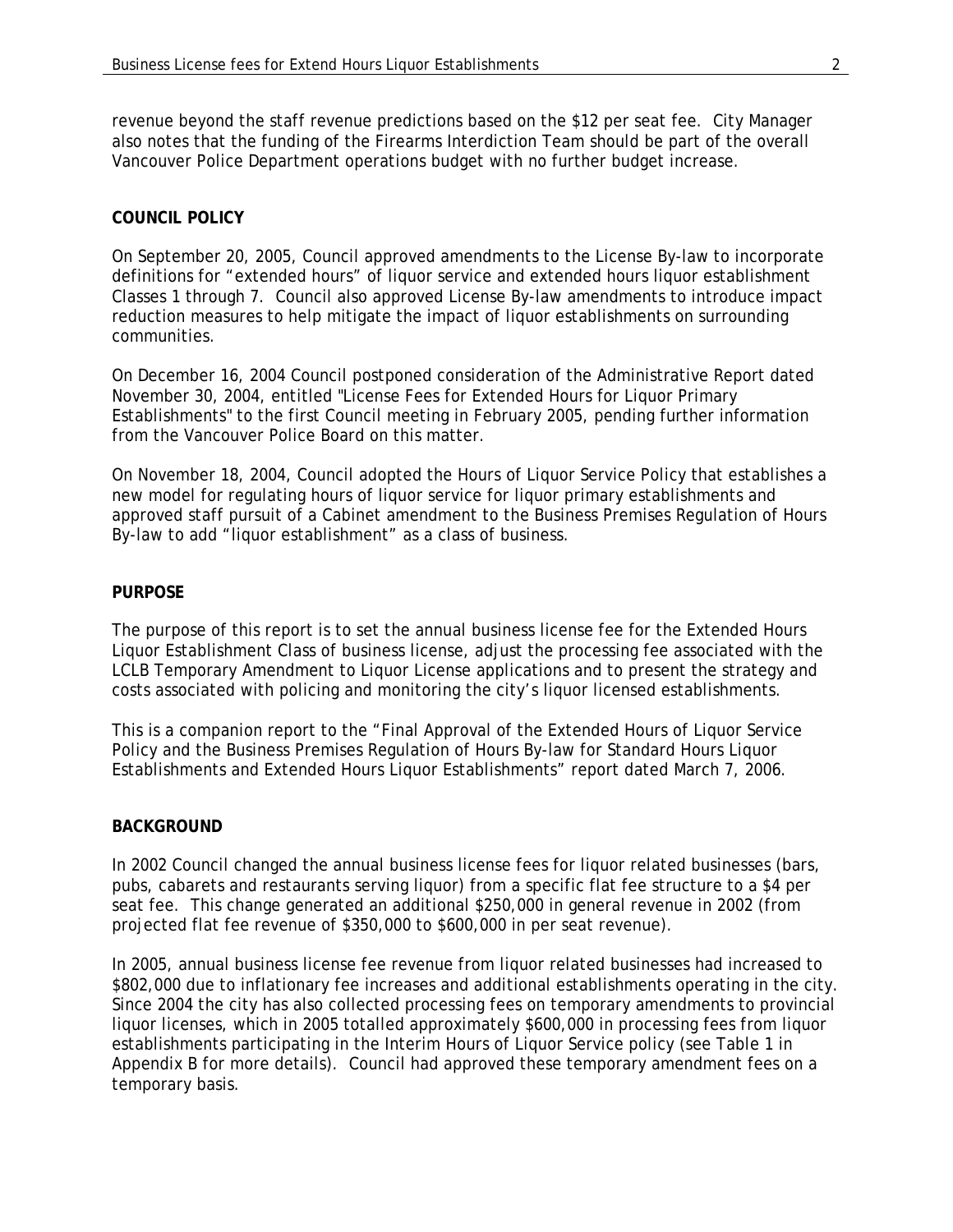#### **DISCUSSION**

#### **Business License Fees**

#### *Extended Hours Liquor Establishment Classes 1 to 7 Business License Fee:*

Staff feel the annual fee for the extended hours liquor establishment class of business license should be set at a substantially higher rate than the equivalent standard hours liquor establishment class of business license. A higher fee is warranted to offset the initial processing costs, the cost to review each license on a regular basis, as well as the cost to inspect the businesses and to respond to complaints from area residents and other businesses. The annual business license fee for the standard hours liquor establishment classes 1 through 6 is \$4.40 per liquor license seat with a minimum fee of \$106 and a maximum fee of \$2,218. The standard hours liquor establishment class 7 annual business license fee is \$4.40 per liquor license seat with a minimum fee of \$106 and a maximum fee of \$333 (the lower maximum fee recognizes the non-profit nature of most private clubs).

Staff recommend that the annual business license fee for the extended hours liquor establishment class 1 through 7 be set at \$12.00 per liquor license seat with a minimum fee of \$212 and a maximum fee of \$16,216. For the purposes of extended operating hours class 7 establishments (Private Clubs) should be treated the same as the other class of business licenses because their impacts on surrounding residents and businesses are similar to those of other liquor establishments. Staff anticipate that this fee structure will generate an additional \$167,000 in business license revenue in 2006 based on prorated fees from March. The estimate is based on 50% of the 250 eligible business licenses applying for the extended hours liquor establishment business license or approximately 32,900 of 65,804 total liquor primary liquor license seats in the city. Seat totals do not include the 108,909 seats associated with the five liquor licenses issued for BC Place (2), GM Place (1) and the PNE Coliseum/Grounds (2) excluding Hastings Park Racetrack.

Staff have provided fee revenue projections in Appendix B for a few different fee levels. Unfortunately, a number of factors are beyond staff's ability to predict which will have a direct impact on the actual revenue generated for a specific fee level. As a result, the fee projections in Appendix B are very rough estimates. Staff expect that as the per seat fee increases some businesses will be less inclined to request the extended hours liquor establishment class business license which will in turn reduce revenue.

### *Processing Fee for Liquor Control and Licensing Branch Temporary Amendments to Liquor Licenses:*

Currently the city charges a graduated processing fee for Local Government Comments on LCLB Temporary Amendments to extend closing hours based on the closing time requested. The processing fee is charged on a per seat basis for each night an amendment is requested (i.e. \$.30/seat for up to a 2 AM closing, \$.50/seat for up to a 3 AM closing and \$.75/seat for up to a 4 AM closing). There is no maximum fee, which results in large establishments paying significant fees on a monthly basis. For example, based on this fee schedule projected revenue from temporary amendments processed for January to April, inclusive, from the 33 participating establishments is \$196,000.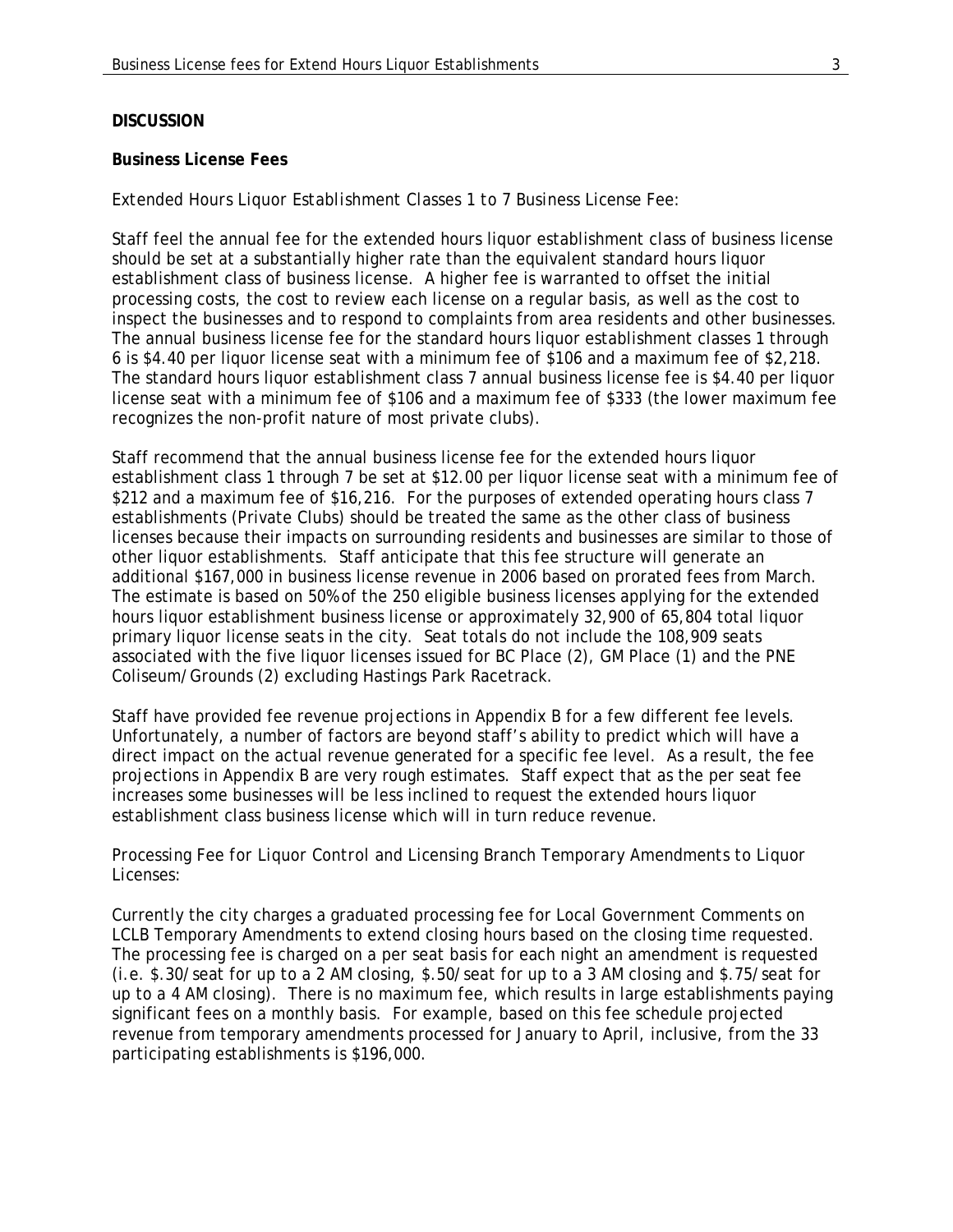The current fees were meant to be a temporary measure to off-set, primarily, the policing costs associated with the later bar closings in the downtown while the long-term Hours of Liquor Service policy was being developed. Staff feel that these processing fees should be adjusted to better reflect the License Office staff processing cost and the cost associated for the Licenses and Inspections Department staff to monitor the businesses and any impacts of the special event extensions.

Staff recommend that the processing fee for change of hours LCLB temporary amendment requests be set at .30/seat per night, with a maximum permit fee of \$500, a minimum permit fee of \$50 and a limit of 30 nights per permit/request. Staff cannot provide an estimate for projected revenue at this time.

# **Policing and Monitoring Strategy**

The Vancouver Police Department (VPD) has provided comments regarding the policing of liquor establishments in the city, particularly the establishments downtown on Granville Street, in Appendix C. The VPD has provided costing for 2005, cost projections for 2006 and a policing strategy.

License & Inspection staff expect to expand their monitoring of liquor serving establishments in 2006 and following years. Staff will be monitoring the impact reduction measures introduced by Council in September 2005.

# **FINANCIAL IMPLICATIONS**

Staff estimate that the proposed amended fee structure (\$12 per seat & adjusted processing fee) will generate an additional \$363,000 in business license revenue for 2006. Projected fee revenue is a very rough estimate and actual revenue may vary significantly over or under the estimate as staff cannot accurately predict how many establishments will request the extended hours liquor establishment class of business license.

When approving the temporary processing fees in 2004, funding was provided for additional police enforcement for the Interim Policy area. This funding (\$611,000) was eliminated in the 2006 Preliminary Budget until such time as Council provided direction on late night opening hours. The Vancouver Police Department has noted that the funding requirement associated with late night bar closure, as proposed in Appendix C, has decreased to \$225,000 due to a new deployment strategy. Recommendation B requests that Council provide the necessary funding for VPD and subsequent years' funding will be dealt with as part of the annual budget process. Further, funding for the Firearms Interdiction Team is to be absorbed within existing police resources.

Staff expect that there will be additional monitoring and enforcement work for Property Use Branch Inspectors and Environmental Health Officers but cannot provide a specific estimate at this time. Staff will report back if additional resources are required due to the Hours of Liquor Service policy and the new License By-law impact reduction measures. If costs increase or if more staff resources are required, Council has the ability to review all liquor related business license fees in the annual business license fee report presented to Council each autumn. Staff can bring forward fee amendment options at that time.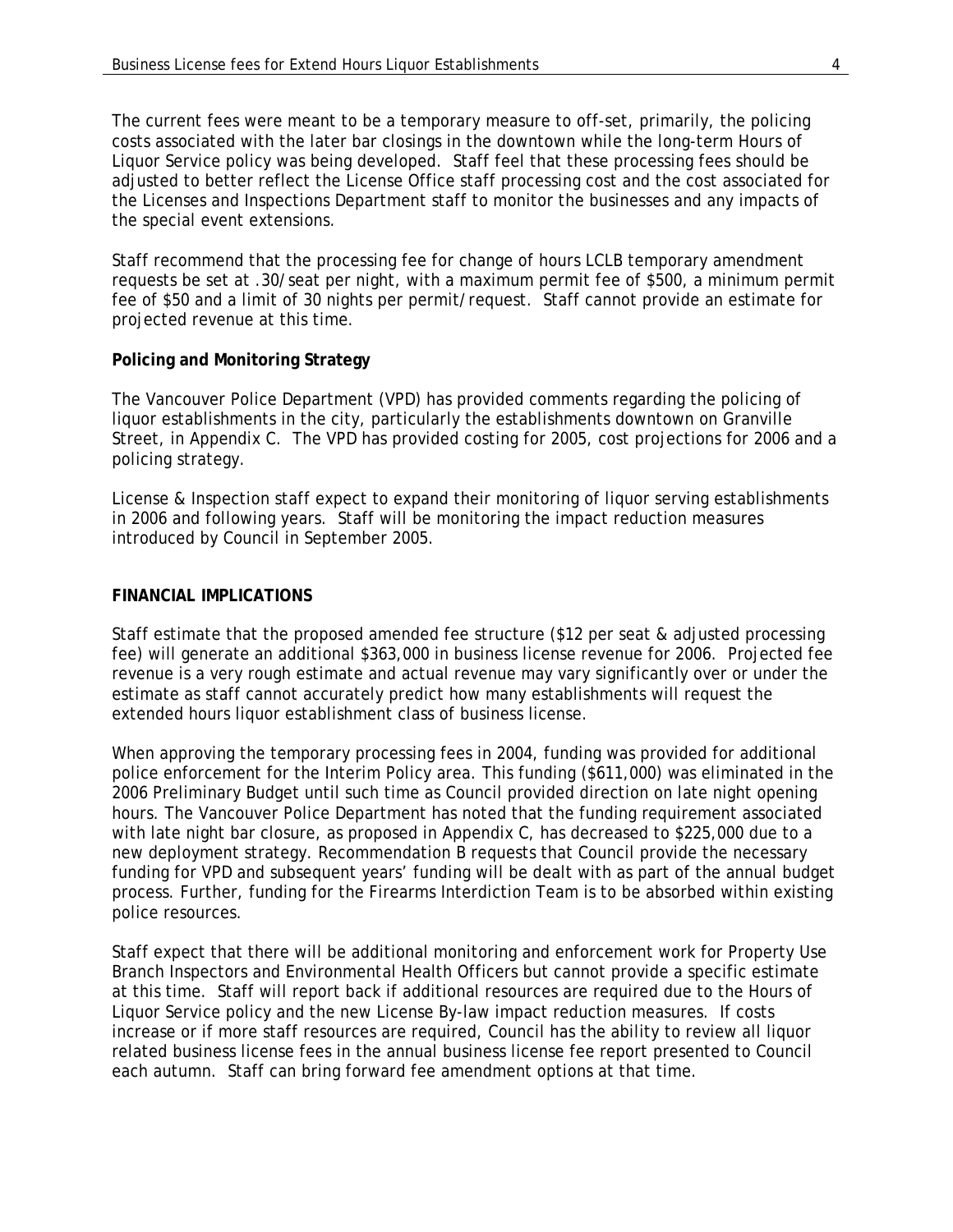### **CONCLUSION**

Based on the recommendation in this report, Staff estimate additional business license revenues of approximately \$363,000 from liquor establishments operating at extended hours for the 2006 license year. Staff will report back later this year if there is a need to increase Licenses & Inspections staff resources to adequately monitor these businesses and new regulations.

\* \* \* \* \*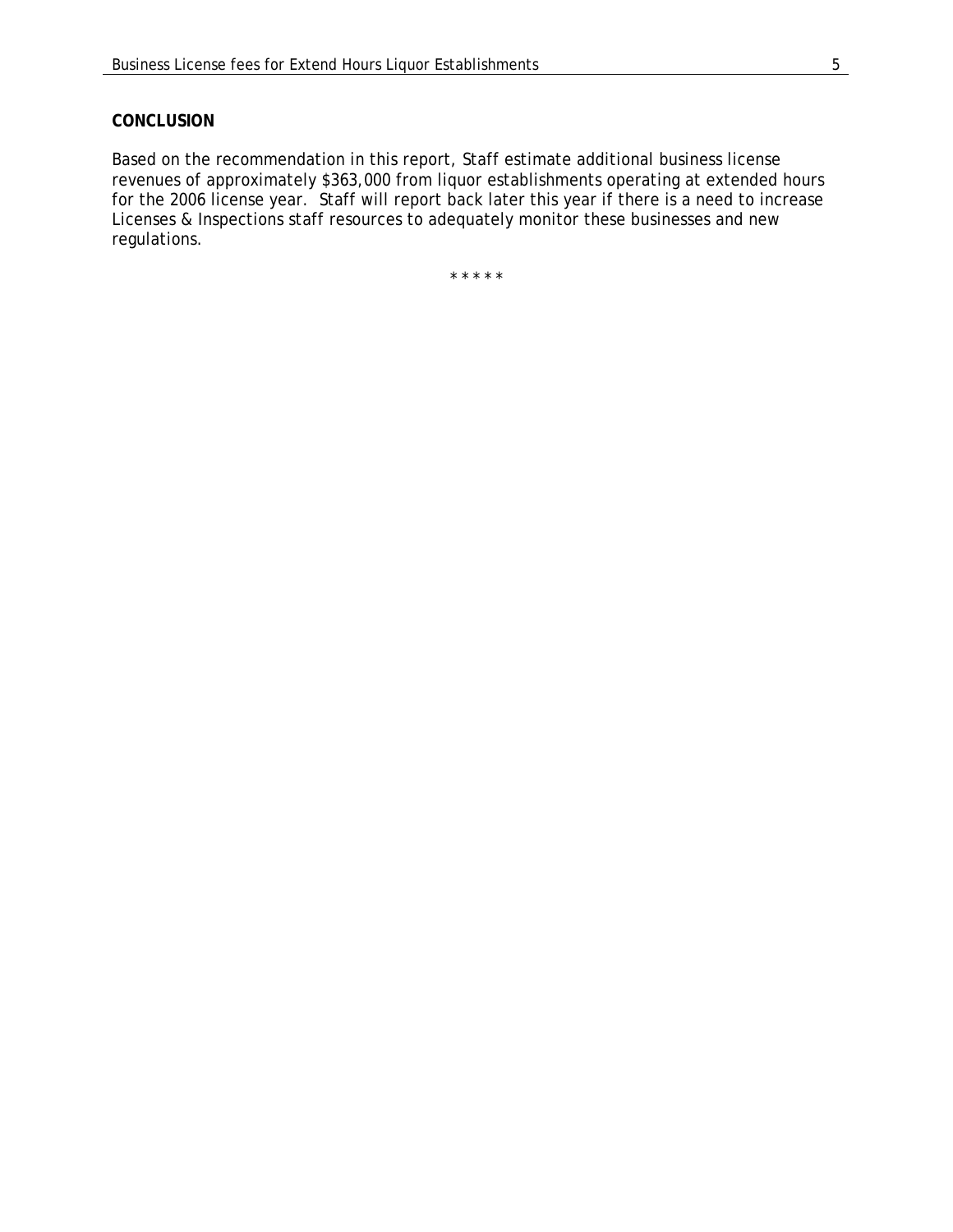Amendments to Schedule A of License By-Law 4450:

| License Type                                                                                                                                                                                                                                                                                                                                                                  | New<br>License                          | Fee for<br>Previously<br><b>Issued</b><br>License | Term                                                                                                                                                                                                                                                                   |
|-------------------------------------------------------------------------------------------------------------------------------------------------------------------------------------------------------------------------------------------------------------------------------------------------------------------------------------------------------------------------------|-----------------------------------------|---------------------------------------------------|------------------------------------------------------------------------------------------------------------------------------------------------------------------------------------------------------------------------------------------------------------------------|
| EXTENDED HOURS LIQUOR ESTABLISHMENT<br><b>CLASS - 1, EXTENDED HOURS LIQUOR</b><br>ESTABLISHMENT - CLASS 2, EXTENDED HOURS<br>LIQUOR ESTABLISHMENT - CLASS 3, EXTENDED<br>HOURS LIQUOR ESTABLISHMENT - CLASS 4,<br>EXTENDED HOURS LIQUOR ESTABLISHMENT -<br><b>CLASS 5, EXTENDED HOURS LIQUOR</b><br>ESTABLISHMENT - CLASS 6, EXTENDED HOURS<br>LIQUOR ESTABLISHMENT - CLASS 7 | \$12.00<br>per seat<br>$\pm$<br>\$50.00 | \$12.00                                           | Per annum per seat,<br>based on the<br>number of seats set<br>out on the Provincial<br>liquor license for<br>the establishment,<br>except that despite<br>the number of seats,<br>the minimum fee<br>will be \$106.00 and<br>the maximum fee<br>will be<br>\$16,216.00 |

Amendments to Schedule B of License By-law 4450 by deleting the first 3 paragraphs in Part 2 and inserting:

|                                                                                                                                         | Fee    | Term                                                                                                                                                                |
|-----------------------------------------------------------------------------------------------------------------------------------------|--------|---------------------------------------------------------------------------------------------------------------------------------------------------------------------|
| Application processing fee for<br>comments on a temporary amendment<br>to liquor license requesting later<br>closing hours of operation | \$0.30 | per night per seat except that,<br>despite the number of seats or<br>the number of nights, the<br>minimum fee will be \$50.00 and<br>the maximum fee will be 500.00 |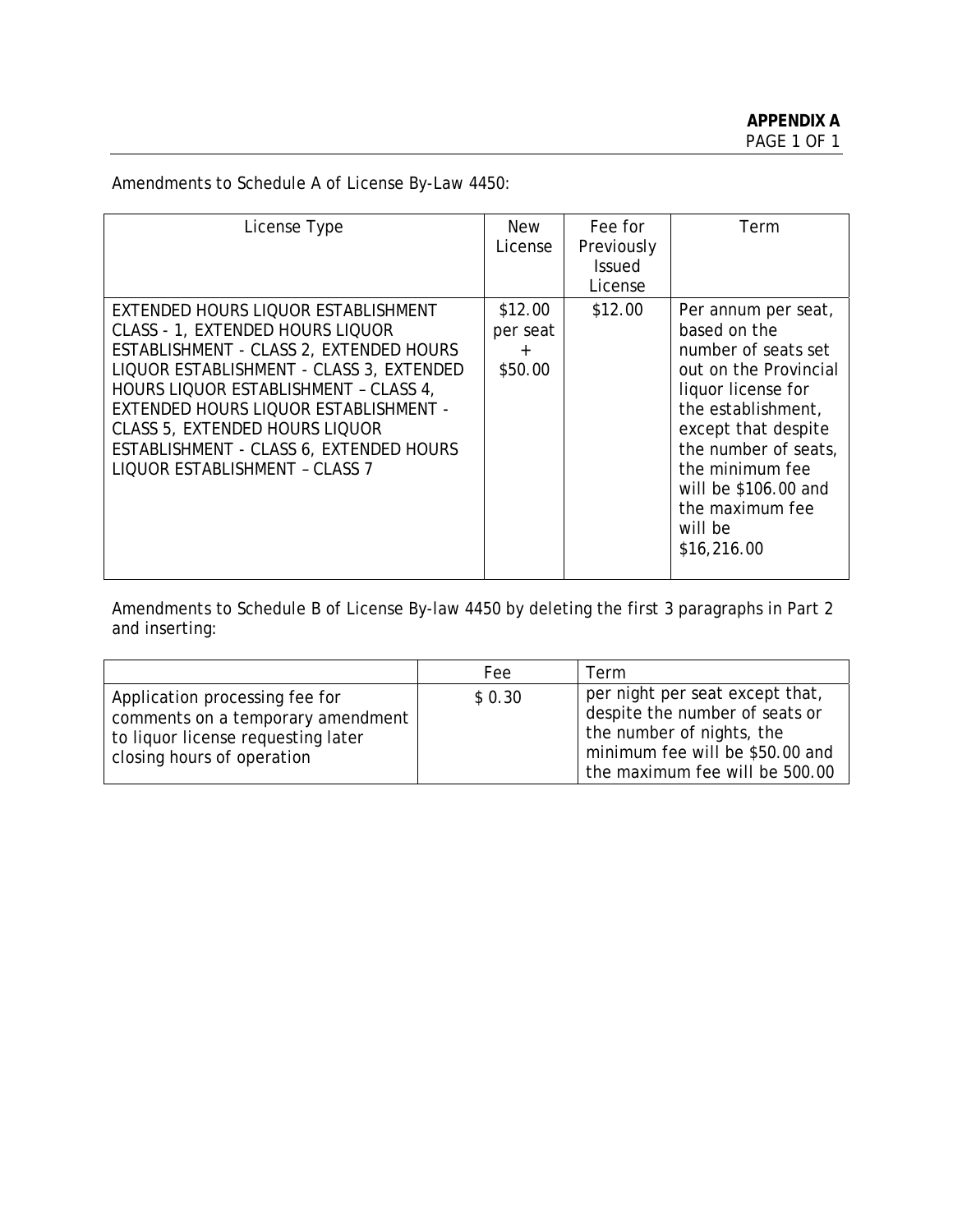Table 1:

# Business License Revenue From Liquor Establishments and Projected Revenue

(\$12/seat Extended Hours Liquor Establishment Business License Fee)

| <b>Business Type/Class</b>                                             | 2002      | 2005        | 2006 (proposed)                                                                           | 2007                            |
|------------------------------------------------------------------------|-----------|-------------|-------------------------------------------------------------------------------------------|---------------------------------|
| <b>Restaurants</b>                                                     | \$350,000 | \$633,588   | \$649,000                                                                                 | $$649,000 +$<br>annual increase |
| Bars/Liquor Primary                                                    |           | \$168,691   | \$173,000                                                                                 | $$423,000 +$<br>annual increase |
| Additional Revenue from<br>Fee Amendments to<br><b>Annual Licenses</b> | \$250,000 | n/a         | \$167,000<br>(pro-rated for 8<br>months of $2006$ &<br>based on 50% of<br>eligible seats) |                                 |
| <b>Temporary Fees</b>                                                  | n/a       | \$600,000   | \$196,000                                                                                 | Unknown                         |
| Total                                                                  | \$600,000 | \$1,402,279 | \$1,185,000                                                                               | \$1,072,000                     |

Table 2:

| <b>Business License Revenue From Liquor Establishments</b>             |           |                       |                                                                                         |                                 |
|------------------------------------------------------------------------|-----------|-----------------------|-----------------------------------------------------------------------------------------|---------------------------------|
|                                                                        |           | and Projected Revenue |                                                                                         |                                 |
| (\$16/seat Extended Hours Liquor Establishment Business License Fee)   |           |                       |                                                                                         |                                 |
| <b>Business Type/Class</b>                                             | 2002      | 2005                  | 2006 (proposed)                                                                         | 2007                            |
| <b>Restaurants</b>                                                     |           | \$633,588             | \$649,000                                                                               | $$649,000 +$<br>annual increase |
| Bars/Liquor Primary                                                    | \$350,000 | \$168,691             | \$173,000                                                                               | $$521,000 +$<br>annual increase |
| Additional Revenue from<br>Fee Amendments to<br><b>Annual Licenses</b> | \$250,000 | n/a                   | \$232,000<br>(pro-rated for 8<br>months of 2006 &<br>based on 48% of<br>eligible seats) |                                 |
| <b>Temporary Fees</b>                                                  | n/a       | \$600,000             | \$196,000                                                                               | <b>Unknown</b>                  |
| Total                                                                  | \$600,000 | \$1,402,279           | \$1,250,000                                                                             | \$1,170,000                     |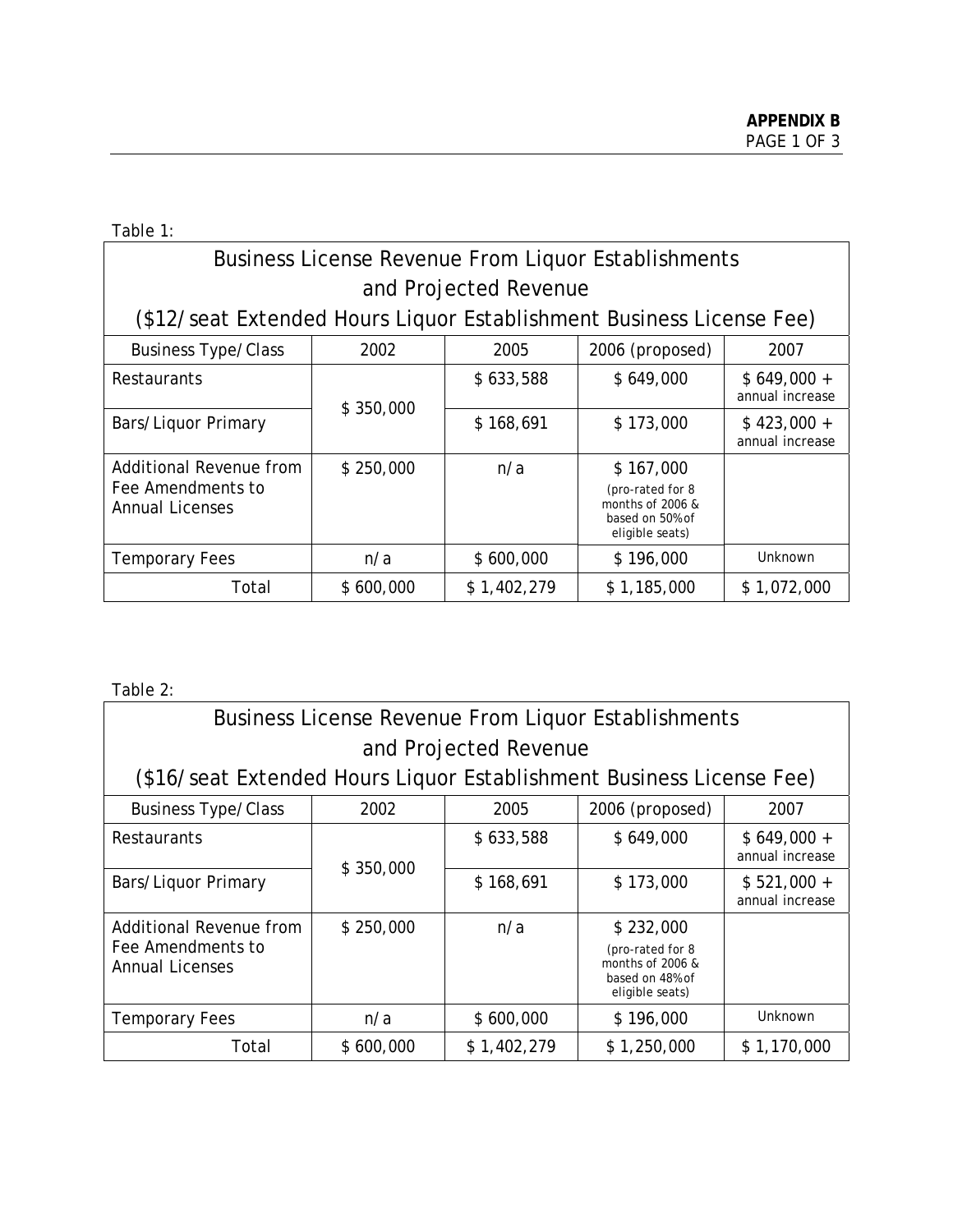Table 3:

| <b>Business License Revenue From Liquor Establishments</b>            |  |  |                                                                                                                                                                                                                                                                                                                                                                                                                                                             |  |  |
|-----------------------------------------------------------------------|--|--|-------------------------------------------------------------------------------------------------------------------------------------------------------------------------------------------------------------------------------------------------------------------------------------------------------------------------------------------------------------------------------------------------------------------------------------------------------------|--|--|
| and Projected Revenue                                                 |  |  |                                                                                                                                                                                                                                                                                                                                                                                                                                                             |  |  |
| (\$20/seat Extended Hours Liquor Establishment Business License Fee)  |  |  |                                                                                                                                                                                                                                                                                                                                                                                                                                                             |  |  |
| 2006 (proposed)<br><b>Business Type/Class</b><br>2002<br>2005<br>2007 |  |  |                                                                                                                                                                                                                                                                                                                                                                                                                                                             |  |  |
|                                                                       |  |  | $\lambda$ , $\lambda$ , $\lambda$ , $\lambda$ , $\lambda$ , $\lambda$ , $\lambda$ , $\lambda$ , $\lambda$ , $\lambda$ , $\lambda$ , $\lambda$ , $\lambda$ , $\lambda$ , $\lambda$ , $\lambda$ , $\lambda$ , $\lambda$ , $\lambda$ , $\lambda$ , $\lambda$ , $\lambda$ , $\lambda$ , $\lambda$ , $\lambda$ , $\lambda$ , $\lambda$ , $\lambda$ , $\lambda$ , $\lambda$ , $\lambda$ , $\lambda$ , $\lambda$ , $\lambda$ , $\lambda$ , $\lambda$ , $\lambda$ , |  |  |

| <b>Restaurants</b>                                                     | \$350,000 | \$633,588   | \$649,000                                                                                 | $$649,000 +$<br>annual increase |
|------------------------------------------------------------------------|-----------|-------------|-------------------------------------------------------------------------------------------|---------------------------------|
| Bars/Liquor Primary                                                    |           | \$168,691   | \$173,000                                                                                 | $$583,000 +$<br>annual increase |
| Additional Revenue from<br>Fee Amendments to<br><b>Annual Licenses</b> | \$250,000 | n/a         | \$273,000<br>(pro-rated for 8<br>months of $2006$ &<br>based on 40% of<br>eligible seats) |                                 |
| <b>Temporary Fees</b>                                                  | n/a       | \$600,000   | \$196,000                                                                                 | Unknown                         |
| Total                                                                  | \$600,000 | \$1,402,279 | \$1,291,000                                                                               | \$1,232,000                     |

Table 4:

| <b>Business License Revenue From Liquor Establishments</b>             |           |                       |                                                                                            |                                 |
|------------------------------------------------------------------------|-----------|-----------------------|--------------------------------------------------------------------------------------------|---------------------------------|
|                                                                        |           | and Projected Revenue |                                                                                            |                                 |
| (\$25/seat Extended Hours Liquor Establishment Business License Fee)   |           |                       |                                                                                            |                                 |
| <b>Business Type/Class</b>                                             | 2002      | 2005                  | 2006 (proposed)                                                                            | 2007                            |
| <b>Restaurants</b>                                                     |           | \$633,588             | \$649,000                                                                                  | $$649,000 +$<br>annual increase |
| Bars/Liquor Primary                                                    | \$350,000 | \$168,691             | \$173,000                                                                                  | $$647,000 +$<br>annual increase |
| Additional Revenue from<br>Fee Amendments to<br><b>Annual Licenses</b> | \$250,000 | n/a                   | \$316,000<br>(pro-rated for 8<br>months of $2006 \&$<br>based on 35% of<br>eligible seats) |                                 |
| <b>Temporary Fees</b>                                                  | n/a       | \$600,000             | \$196,000                                                                                  | Unknown                         |
| Total                                                                  | \$600,000 | \$1,402,279           | \$1,334,000                                                                                | \$1,296,000                     |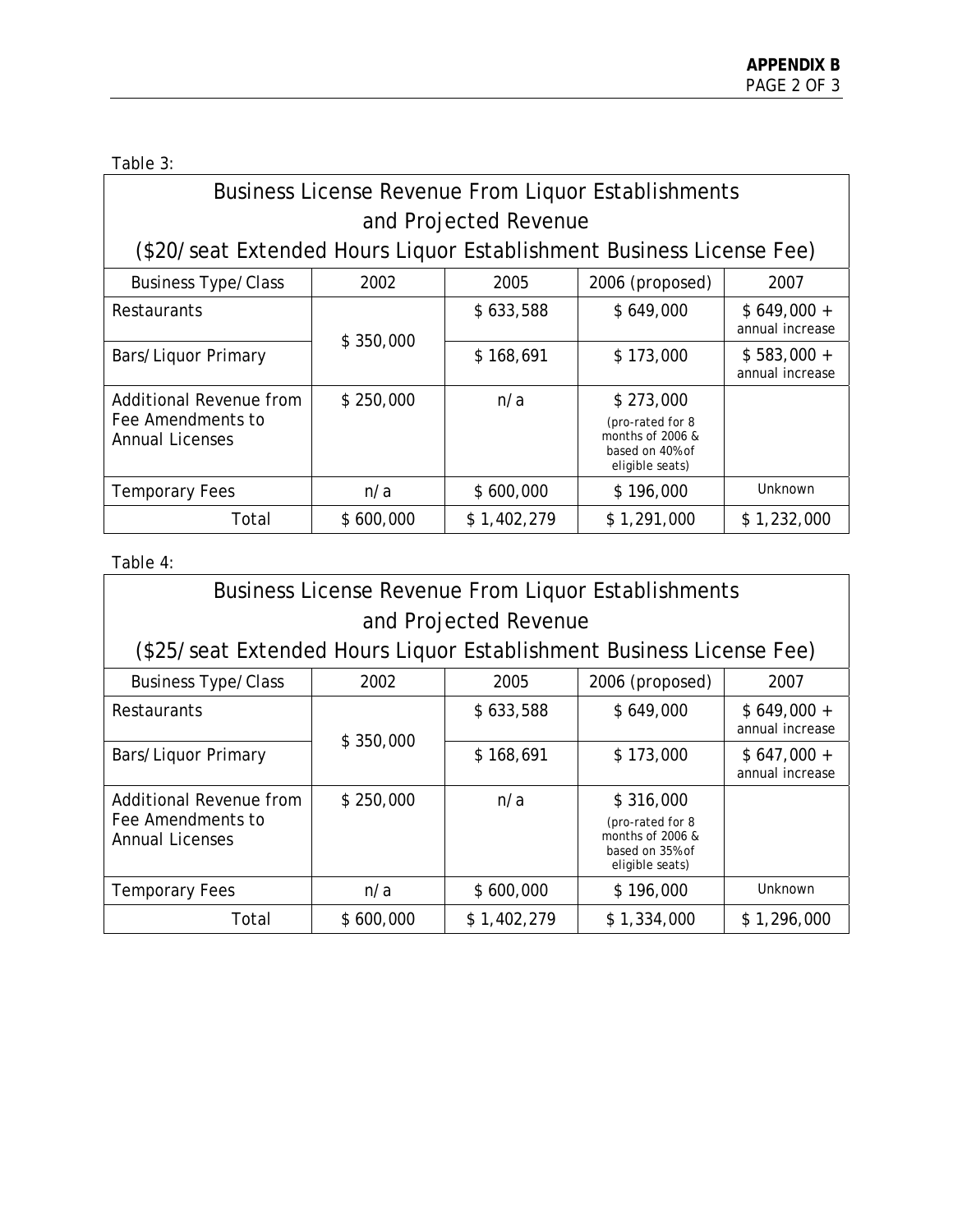Table 5:

| <b>Business License Revenue From Liquor Establishments</b>             |           |                       |                                                                                         |                                 |
|------------------------------------------------------------------------|-----------|-----------------------|-----------------------------------------------------------------------------------------|---------------------------------|
|                                                                        |           | and Projected Revenue |                                                                                         |                                 |
| (\$40/seat Extended Hours Liquor Establishment Business License Fee)   |           |                       |                                                                                         |                                 |
| <b>Business Type/Class</b>                                             | 2002      | 2005                  | 2006 (proposed)                                                                         | 2007                            |
| Restaurants                                                            |           | \$633,588             | \$649,000                                                                               | $$649,000 +$<br>annual increase |
| Bars/Liquor Primary                                                    | \$350,000 | \$168,691             | \$173,000                                                                               | $$756,000 +$<br>annual increase |
| Additional Revenue from<br>Fee Amendments to<br><b>Annual Licenses</b> | \$250,000 | n/a                   | \$389,000<br>(pro-rated for 8<br>months of 2006 &<br>based on 25% of<br>eligible seats) |                                 |
| <b>Temporary Fees</b>                                                  | n/a       | \$600,000             | \$196,000                                                                               | Unknown                         |
| Total                                                                  | \$600,000 | \$1,402,279           | \$1,407,000                                                                             | \$1,405,000                     |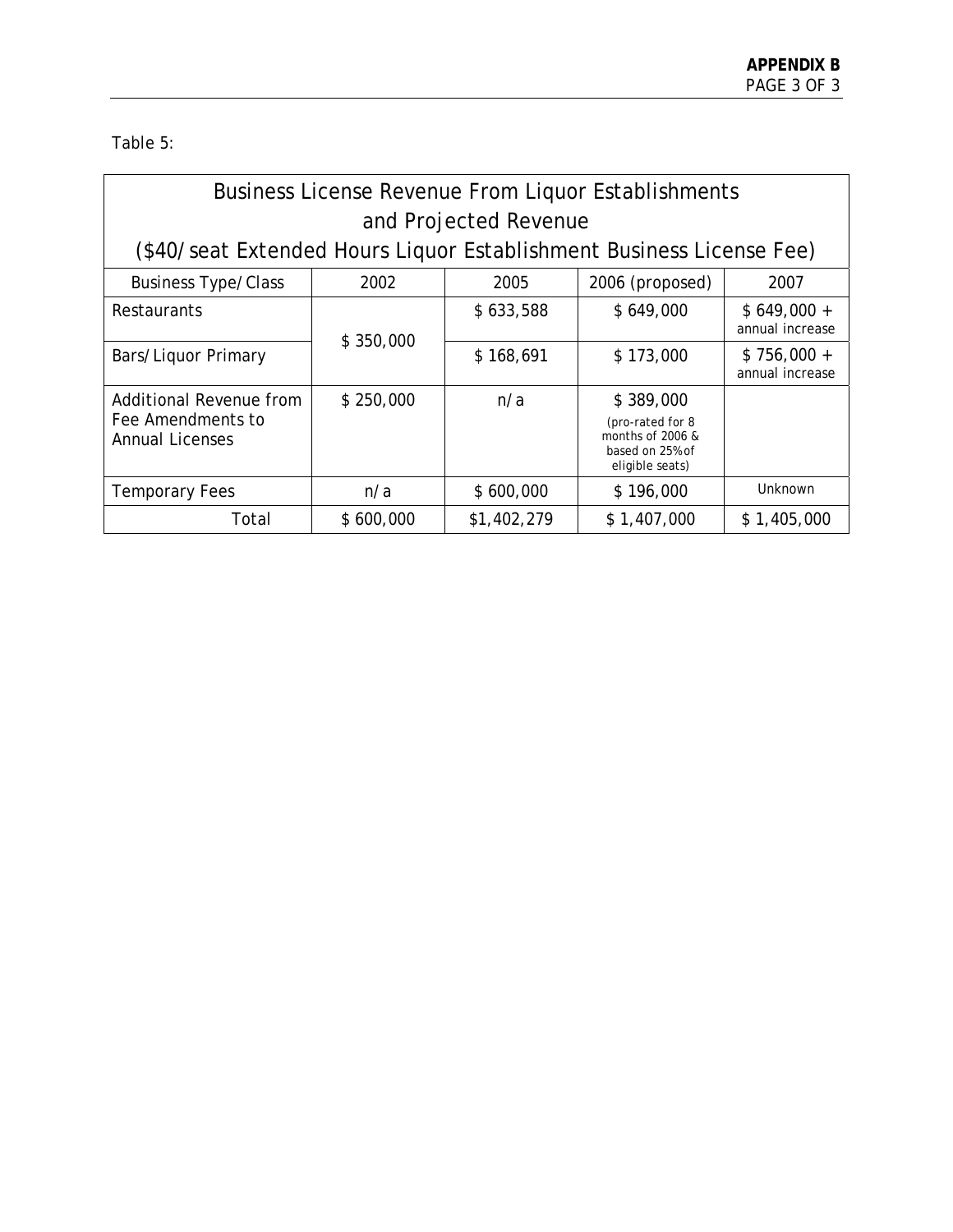# **VANCOUVER POLICE DEPARTMENT COMMENTS**

Inspector Steve Schnitzer, VPD Commander District 1, provided the following police comments:

### Background

Since the start of late night bar closings in 2003, the Vancouver Police Department (VPD) has primarily used police officers deployed on overtime to police the Entertainment District on weekends. The initial decision to extend bar hours had no provision for funding additional policing. However, in 2004, temporary fees were introduced to fund this additional policing, as well as other city services.

In 2005, policing of the Entertainment District with police officers on overtime was budgeted for \$735,000. Of this amount, \$611,000 from the temporary fees was used to off-set police overtime costs. The VPD also augmented the Entertainment District deployment with a seven member Firearms Interdiction Team that was used exclusively to deal with the gang issues that the Entertainment District attracts. This additional team was also deployed exclusively on overtime, and this additional cost was projected to be \$215,000. As a result, the combined overtime cost was projected to be as high as \$950,000.

By the end of 2005, the actual Entertainment District overtime cost was reduced to approximately \$738,000, as a number of police officers worked in the Entertainment District each weekend night on straight time as part of each police officer's reconciliation time commitment<sup>1</sup>. This straight time deployment started in mid-May and ended at the end of September. Approximately 2,500 hours of reconciliation time was devoted to the Entertainment District in 2005. However, these officers were deployed from all policing districts, and their deployment to the Entertainment District was at the expense of not being able to deploy them for special projects in their own districts. For example, approximately 25% of this time was previously scheduled for weekend beach patrols. This beach deployment did not occur in 2005.

Also, as part of the additional 50 police officers approved by Council in 2005, the VPD decided to deploy 33 of the new positions in District One. As these new positions could not be staffed until early 2006, this increase could not be used in 2005 to further reduce overtime expenses.

### Policing the Entertainment District in 2006

 $\overline{a}$ 

The VPD anticipates that in 2006 the Entertainment District will require the same level of policing as in 2005. However, some major changes have been implemented to reduce police overtime costs.

<sup>&</sup>lt;sup>1</sup> These hours arise from the "four on/four off" 11-hour shifting system where an officer accumulates 70 hours a year of paid time owed. Forty hours of this time is currently used for training, with the remainder for special projects such as the Entertainment District deployment.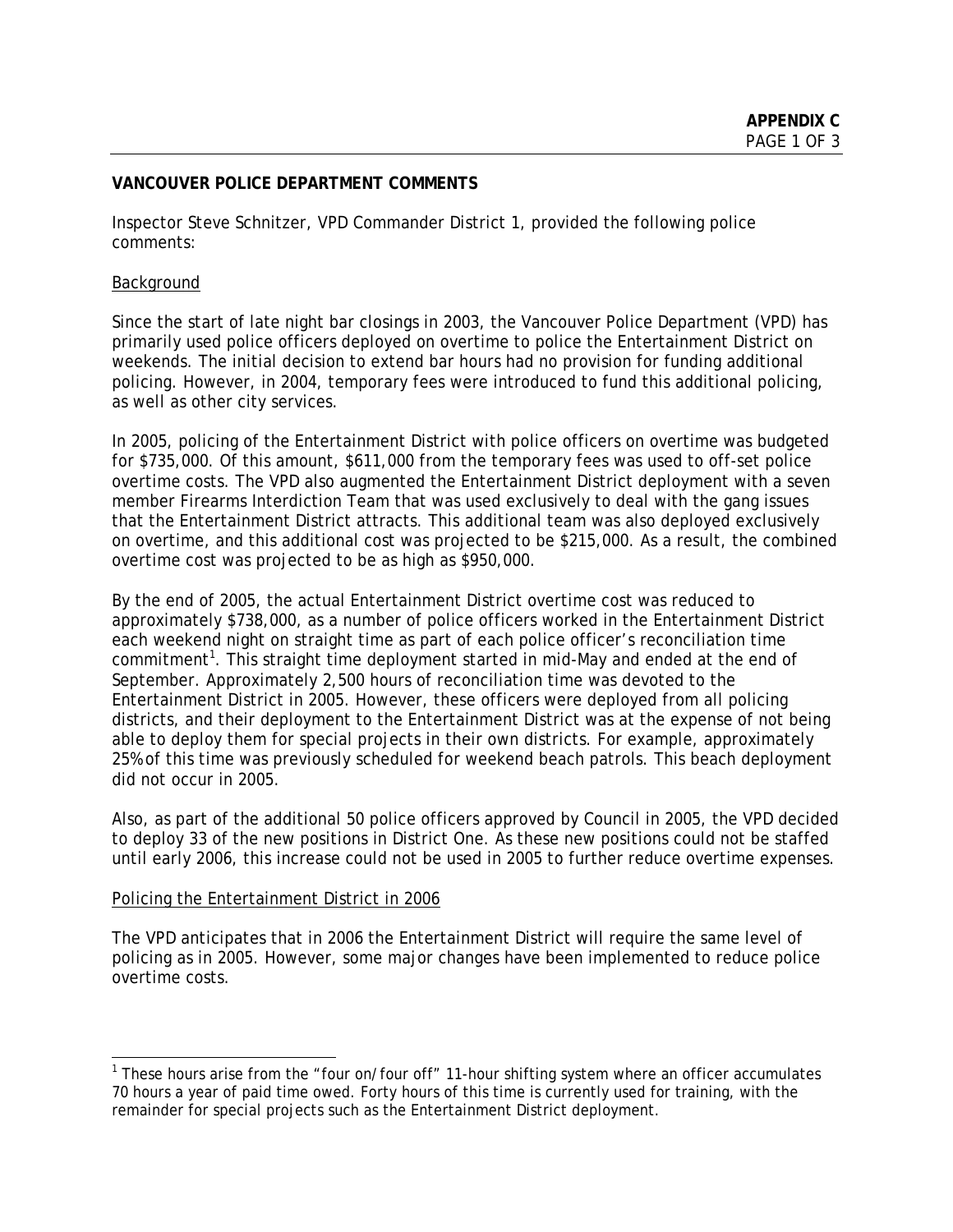The majority of the 33 new positions in District One were staffed by January 2006. As a result, effective February 2006, the VPD is dedicating 8 on-duty District One police officers to the Entertainment District on Friday and Saturday nights, as well as the night prior to a statutory holiday. This on-duty policing commitment of approximately 4,800 hours will reduce overtime and replace the officers that were deployed on reconciliation time in 2005. These officers will be dedicated to the Entertainment District and will not be deployed to other police calls, except for emergencies.

In order for these on-duty police officers to be optimally deployed, the VPD has entered into a one year trial period to have all police officers in all four patrol districts work a 12-hour early night shift from 4:00 pm to 4:00 am. This early night shift previously ended at 3:00 am and did not coincide with extended bar closings. This trial period will reduce a police officer's time owed to that required for the annual training and will also increase patrol coverage in the entire City by approximately 14,500 hours. The VPD expects that this additional hour of policing will be sufficient to police bars and nightclubs outside of District One without the need for overtime.

It is anticipated that the on-duty deployment of District One police officers and the extended early night shift will be sufficient to police the Entertainment District from February to mid-May and from October to December. The remaining months from approximately mid-May to the end of September will be supplemented by police officers on overtime. Based on the experience in 2005, it is projected that this overtime cost will be approximately \$225,000. The addition of police officers on overtime to supplement the 8 on-duty police officers will be reviewed on a weekly basis by District One management. The decision on how many officers will be deployed on overtime will be based on the policing situation in the Entertainment District at that time.

In addition to the policing of the Entertainment District, the VPD remains committed to deploying the Firearms Interdiction Team for every weekend during 2006. This 7 officer team is used exclusively to deal with the many gang members that frequent the area in and around the Entertainment District. While it is acknowledged that bars and night clubs do not necessarily want this type of business, it is an unfortunate reality that the extended hours of the bars and nightclubs in Vancouver attract gang members, not just for the extended hours but for the entire evening.

The Firearms Interdiction Team is staffed exclusively on overtime and the VPD recently made attempts to partially staff the Team with on-duty police officers. However, the make-up of the Team consists of Gang Squad officers, Emergency Response Team officers, and experienced and specially selected patrol officers. The Gang Squad and Emergency Response Team do not currently have sufficient staffing levels to allow for an on-duty component of the Firearms Interdiction Team without seriously affecting other priority programs that they are engaged in. As a result, the projected 2006 overtime cost for the Firearms Interdiction Team will be \$340,000.